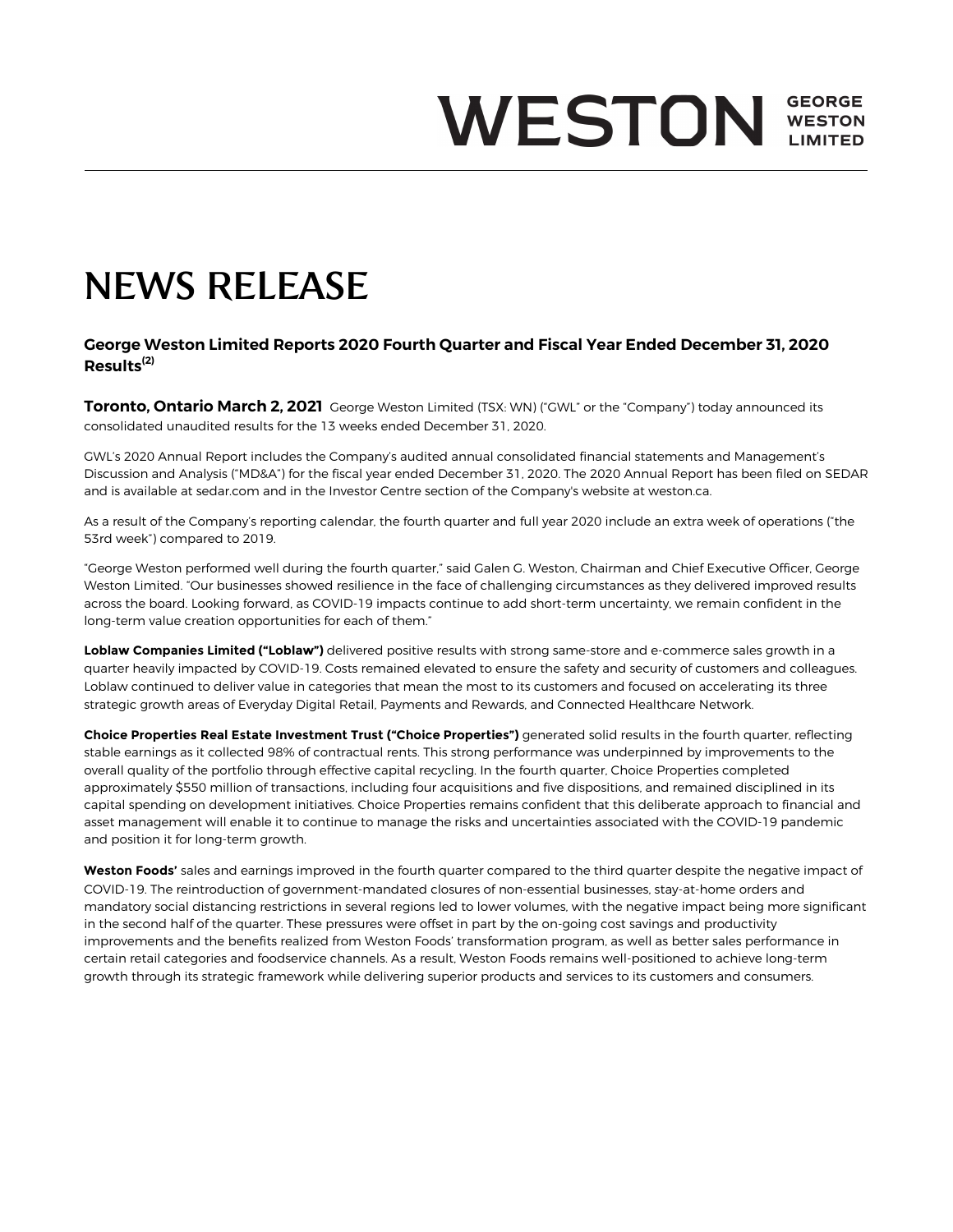#### **2020 FOURTH QUARTER HIGHLIGHTS**

Net earnings available to common shareholders of the Company were \$289 million (\$1.88 per common share), a decrease of \$144 million (\$0.93 per common share) compared to the fourth quarter of 2019. The decrease was due to the unfavourable yearover-year net impact of adjusting items totaling \$194 million (\$1.27 per common share), which was primarily due to the unfavourable year-over-year impact of the fair value adjustment of the Trust Unit liability of \$223 million (\$1.44 per common share) as a result of the increase of Choice Properties' unit price in the fourth quarter of 2020, partially offset by an improvement of \$50 million (\$0.34 per common share) in the Company's consolidated underlying operating performance.

Adjusted net earnings available to common shareholders of the Company<sup>(1)</sup> in the fourth quarter of 2020 were \$312 million (\$2.03 per common share), an increase of \$50 million (\$0.34 per common share), or 19.1%, compared to the fourth quarter of 2019. The increase was mainly due to the improvement in the underlying operating performance of the Company's operating segments.

#### **CONSOLIDATED RESULTS OF OPERATIONS**

Unless otherwise indicated, the Company's results include an extra week of operations (the "53rd week") in the fourth quarter and full year 2020 results when compared to 2019 as a result of the Company's reporting calendar.

The Company's results reflect the impact of COVID-19 and the year-over-year impact of the fair value adjustment of the Trust Unit liability as a result of the significant changes in Choice Properties' unit price, recorded in net interest expense and other financing charges. The Company's results are impacted by market price fluctuations of Choice Properties' Trust Units on the basis that the Trust Units held by unitholders, other than the Company, are redeemable for cash at the option of the holder and are presented as a liability on the Company's consolidated balance sheet. The Company's financial results are negatively impacted when the Trust Unit price rises and positively impacted when the Trust Unit price declines.

| (unaudited)                                                                                   | <b>Quarters Ended</b> |               |    |               |    | <b>Years Ended</b> |            |    |               |    |               |    |           |           |
|-----------------------------------------------------------------------------------------------|-----------------------|---------------|----|---------------|----|--------------------|------------|----|---------------|----|---------------|----|-----------|-----------|
| (\$ millions except where otherwise<br>indicated)                                             |                       | Dec. 31, 2020 |    | Dec. 31, 2019 |    |                    |            |    | Dec. 31, 2020 |    | Dec. 31, 2019 |    |           |           |
| For the periods ended as indicated                                                            |                       | (13 weeks)    |    | (12 weeks)    |    | \$ Change          | % Change   |    | (53 weeks)    |    | (52 weeks)    |    | \$ Change | % Change  |
| Revenue                                                                                       | \$                    | 13,806        | s. | 12,107        | S  | 1,699              | 14.0%      |    | \$54,705      | s. | 50,109        | \$ | 4,596     | 9.2%      |
| <b>Operating income</b>                                                                       | \$                    | 906           | \$ | 718           | S  | 188                | 26.2%      | \$ | 2.888         | \$ | 2.958         | \$ | (70)      | $(2.4)$ % |
| Adjusted EBITDA <sup>(1)</sup>                                                                | \$                    | 1.501         | \$ | 1,351         | \$ | 150                | 11.1%      | S  | 5,607         | \$ | 5,483         | \$ | 124       | 2.3%      |
| Adjusted EBITDA margin <sup>(1)</sup>                                                         |                       | 10.9%         |    | 11.2%         |    |                    |            |    | 10.2%         |    | 10.9%         |    |           |           |
| Net earnings attributable to<br>shareholders<br>of the Company                                | \$                    | 299           | \$ | 443           | S  | (144)              | $(32.5)\%$ | \$ | 963           | \$ | 242           | \$ | 721       | 297.9%    |
| Net earnings available to<br>common shareholders<br>of the Company                            | \$                    | 289           | \$ | 433           |    | (144)              | $(33.3)\%$ | \$ | 919           | \$ | 198           | \$ | 721       | 364.1%    |
| Adjusted net earnings<br>available to common<br>shareholders<br>of the Company <sup>(1)</sup> | \$                    | 312           | \$ | 262           | \$ | 50                 | 19.1%      | \$ | 1.055         | \$ | 1.117         | \$ | (62)      | $(5.6)$ % |
| Diluted net earnings per<br>common share (\$)                                                 | \$                    | 1.88          | \$ | 2.81          | S  | (0.93)             | $(33.1)\%$ | \$ | 5.96          | \$ | 1.26          | S  | 4.70      | 373.0%    |
| Adjusted diluted net<br>earnings per<br>common share $(1)$ $(5)$                              | \$                    | 2.03          | \$ | 1.69          | \$ | 0.34               | 20.1%      | \$ | 6.85          | \$ | 7.24          | \$ | (0.39)    | (5.4)%    |
|                                                                                               |                       |               |    |               |    |                    |            |    |               |    |               |    |           |           |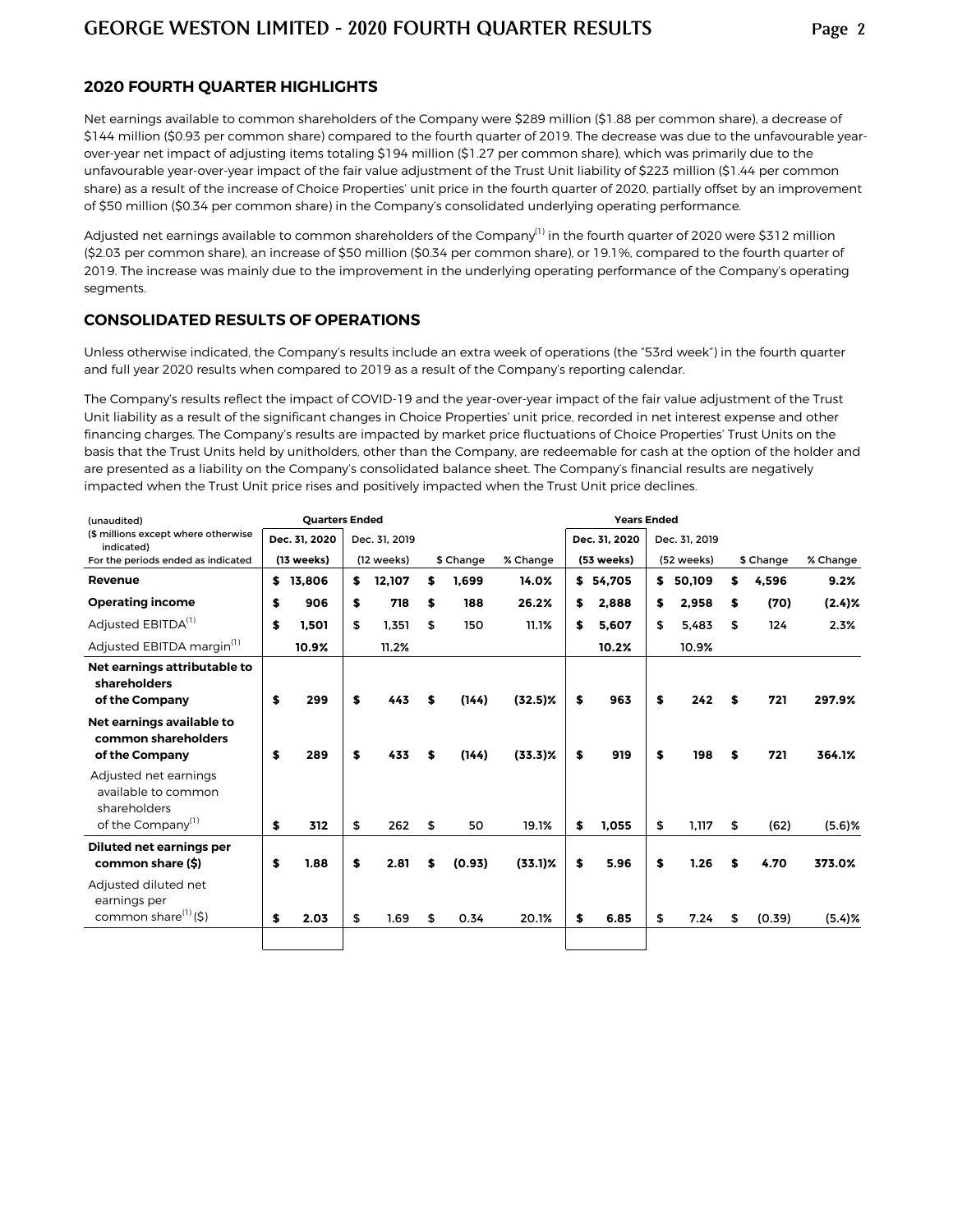The following table provides the approximate impact of the 53rd week on the consolidated results of the Company in the fourth quarter of 2020:

|                                                                                                          | 53rd week<br>2020 |
|----------------------------------------------------------------------------------------------------------|-------------------|
| Other and<br>Weston<br>Loblaw<br>Foods<br>(\$ millions except where otherwise indicated)<br>Intersegment | Total             |
| \$<br>$(10)$ \$<br>878<br>\$<br>29<br>\$                                                                 | 897               |
| \$<br>\$<br>\$<br>67<br>S<br>4<br>$-$                                                                    | 71                |
| Adjusted EBITDA margin <sup>(1)</sup><br>7.6%<br>13.8%                                                   |                   |
| \$<br>Depreciation and amortization<br>\$<br>- \$                                                        |                   |
| \$<br>67<br>4<br>S<br>S                                                                                  | 71                |
| Net earnings available to common shareholders of<br>\$<br>\$<br>18<br>3.<br>\$                           | 21                |
| Diluted net earnings per common share (\$)<br>\$<br>0.12<br>\$<br>0.02<br>S                              | 0.14              |
|                                                                                                          |                   |

In the fourth quarter of 2020, the Company recorded net earnings available to common shareholders of the Company of \$289 million (\$1.88 per common share), a decrease of \$144 million (\$0.93 per common share) compared to the fourth quarter of 2019. The decrease was due to the unfavourable year-over-year net impact of adjusting items totaling \$194 million (\$1.27 per common share), partially offset by an improvement of \$50 million (\$0.34 per common share) in the Company's consolidated underlying operating performance, as set out below:

- The unfavourable year-over-year net impact of adjusting items totaling \$194 million (\$1.27 per common share) was due to:
	- the unfavourable year-over-year impact of the fair value adjustment of the Trust Unit liability of \$223 million (\$1.44 per common share) as a result of the increase in Choice Properties' unit price in the fourth quarter of 2020; and
	- the unfavourable year-over-year impact of asset impairments, net of recoveries of \$9 million (\$0.08 per common share);

partially offset by,

- the favourable year-over-year impact of the fair value adjustment on investment properties of \$38 million (\$0.25 per common share).
- The improvement in the Company's consolidated underlying operating performance of \$50 million (\$0.34 per common share) was due to:
	- the favourable underlying operating performance of Loblaw including the impact of COVID-19 and related costs;
	- the favourable underlying operating performance of Weston Foods including the impact of COVID-19 and related costs; and
	- the decrease in the adjusted effective tax rate<sup>(1)</sup> mainly due to the favourable impact of the non-taxable portion of the gain from the Choice Properties' transactions completed in the fourth quarter of 2020 and the year-over-year impact of certain non-deductible tax items;

partially offset by,

- an increase in adjusted net interest expense and other financing charges<sup>(1)</sup>; and
- an increase in depreciation and amortization.

Adjusted net earnings available to common shareholders of the Company<sup>(1)</sup> in the fourth quarter of 2020 were \$312 million (\$2.03 per common share), an increase of \$50 million (\$0.34 per common share), or 19.1%, compared to the fourth quarter of 2019 due to the improvement in the Company's consolidated underlying operating performance described above. Excluding the impact of the 53rd week of \$21 million (\$0.14 per common share), adjusted net earnings available to common shareholders of the Company<sup>(1)</sup> increased by \$29 million (\$0.20 per common share), or 11.1%, compared to the same period in 2019.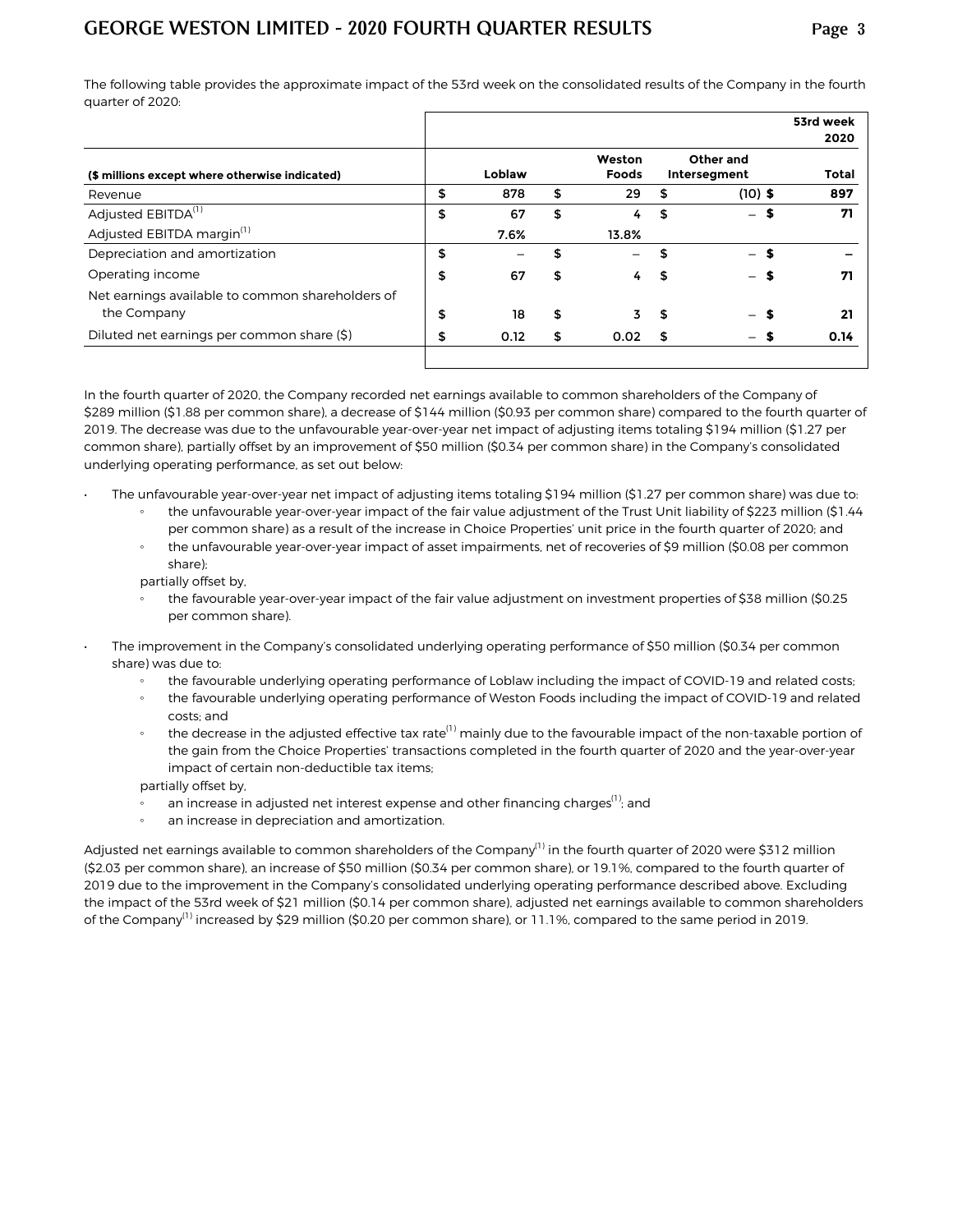#### **CONSOLIDATED OTHER BUSINESS MATTERS**

*COVID-19 RELATED COSTS*In 2020, the Company incurred significant COVID-19 costs related to temporary pay premiums, pay protection safeguards, additional security, customer convenience and increased health and safety measures, totaling approximately \$490 million. The Company incurred COVID-19 related costs of approximately \$50 million in the fourth quarter of 2020 primarily related to safety and security measures to protect colleagues, customers, tenants and other stakeholders. The estimated COVID-19 related costs incurred by each of the Company's reportable operating segments were as follows:

|                                  | <b>Quarter Ended</b> |               |   |               |  |
|----------------------------------|----------------------|---------------|---|---------------|--|
| (unaudited)                      |                      | Dec. 31, 2020 |   | Dec. 31, 2020 |  |
| (\$ millions)                    |                      | (13 weeks)    |   | (53 weeks)    |  |
| Loblaw                           |                      | 45            | ъ | 445           |  |
| Choice Properties <sup>(i)</sup> |                      | 3             |   | 21            |  |
| Weston Foods                     |                      | $\mathbf{2}$  |   | 24            |  |
| Consolidated                     |                      | 50            | ≖ | 490           |  |
|                                  |                      |               |   |               |  |

(i) Choice Properties recorded a provision of \$3 million and \$21 million in the fourth quarter and year-to-date of 2020, respectively, for certain past due amounts, reflecting increased collectability risk and potential abatements.

*CONSOLIDATION IMPACTS OF CHOICE PROPERTIES' TRANSACTIONS*Choice Properties completed various property acquisitions and dispositions in 2019 and 2020, improving the strength of its portfolio. As a result of certain of these transactions, the Company recorded the consolidation impact in Other and Intersegment.

|                                                  | <b>Quarters Ended</b> |               | <b>Years Ended</b> |               |   |               |  |  |
|--------------------------------------------------|-----------------------|---------------|--------------------|---------------|---|---------------|--|--|
| (unaudited)                                      | Dec. 31, 2020         | Dec. 31, 2019 |                    | Dec. 31. 2020 |   | Dec. 31, 2019 |  |  |
| (\$ millions)                                    | (13 weeks)            | (12 weeks)    |                    | (53 weeks)    |   | (52 weeks)    |  |  |
| <b>Choice Properties' transactions</b>           | 11                    |               |                    | 31            |   |               |  |  |
| Net interest expense and other financing charges | 11                    |               |                    | 31            | æ |               |  |  |
|                                                  |                       |               |                    |               |   |               |  |  |

*CHOICE PROPERTIES' TRANSACTIONS* In 2020, Choice Properties disposed or partially disposed of 17 properties (2019 – 31 properties) to third parties for aggregate consideration of \$233 million (2019 – \$435 million). On consolidation, these transactions were not recognized as a sale of assets as under the terms of the leases, the Company did not relinquish control of the properties for purposes of IFRS 16 "Leases" and IFRS 15 "Revenue from Contracts with Customers". The proceeds from the transactions were recognized as financial liabilities totaling \$233 million (2019 – \$435 million) on the Company's consolidated balance sheets. As at December 31, 2020, the Company recognized \$666 million (2019 – \$435 million) in financial liabilities. The corresponding interest expense of \$11 million in the fourth quarter of 2020 (2019 – \$7 million) and \$31 million year-to-date (2019 – \$7 million) was recorded in the consolidated statements of earnings.

For tax purposes, these transactions were treated as a sale, and the income tax expense reflects the benefit from the non-taxable portion of the gain from the sale of properties by Choice Properties.

#### **REPORTABLE OPERATING SEGMENTS**

The Company operates through its three reportable operating segments, Loblaw, Choice Properties and Weston Foods. Other and Intersegment includes eliminations, intersegment adjustments related to the consolidation and cash and short-term investments held by the Company. All other company level activities that are not allocated to the reportable operating segments, such as interest expense, corporate activities and administrative costs are included in Other and Intersegment.

Loblaw has two reportable operating segments, retail and financial services. Loblaw's retail segment consists primarily of food retail and drug retail. Loblaw provides Canadians with grocery, pharmacy, health and beauty, apparel, general merchandise and financial services.

Choice Properties owns, manages and develops a high-quality portfolio of commercial retail, industrial, office and residential properties across Canada.

Weston Foods is a North American bakery making bread, rolls, cupcakes, donuts, cookies, cakes, pies, cones and wafers, artisan baked goods and more.

The Company's results in 2020 include an extra week of operation, the 53rd week, as described in the "Consolidated Results of Operations" section of this News Release.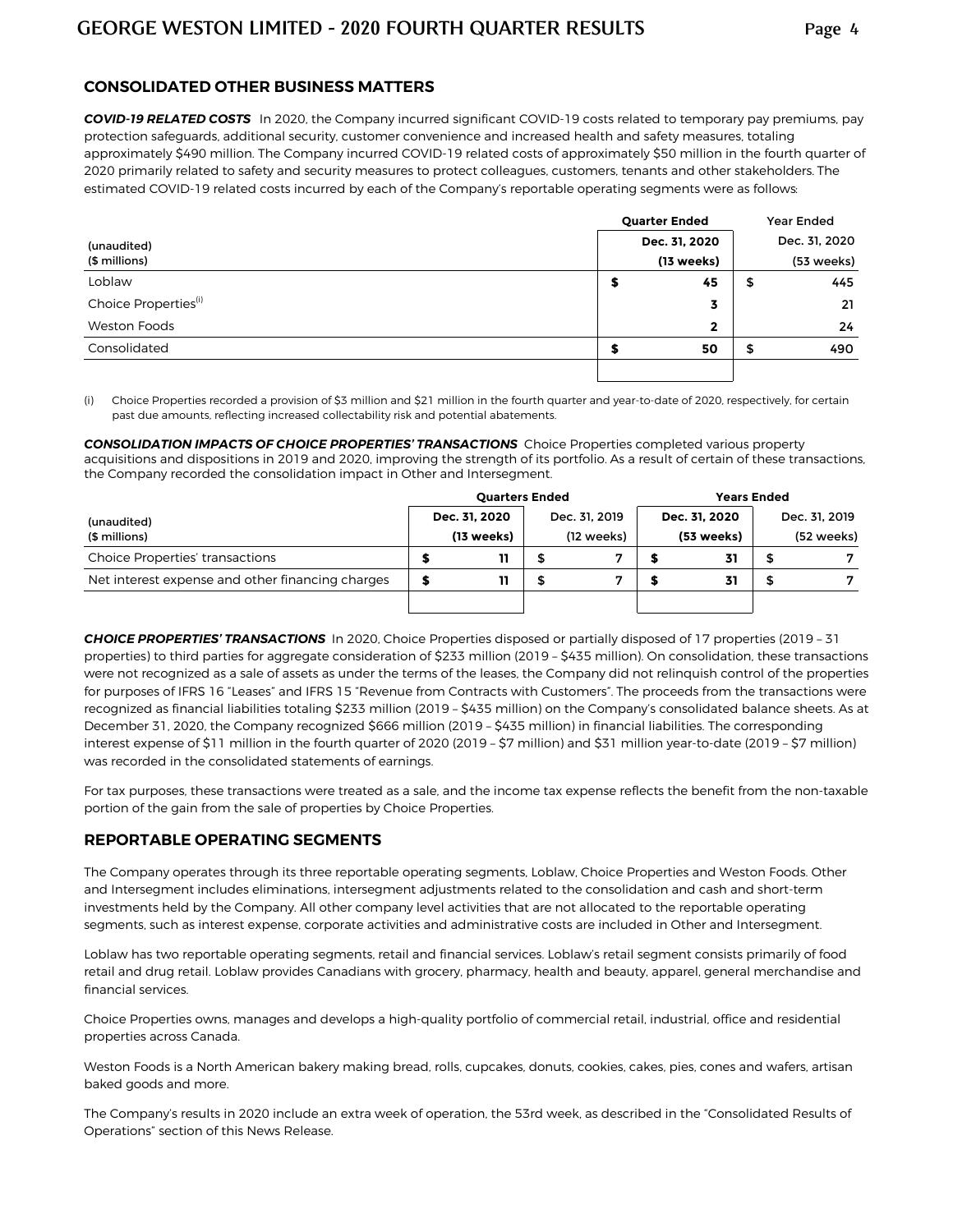#### **Loblaw Operating Results**

| (unaudited)                                       |   |               | <b>Quarters Ended</b> |               |    |           |          | <b>Years Ended</b> |               |            |               |           |       |          |
|---------------------------------------------------|---|---------------|-----------------------|---------------|----|-----------|----------|--------------------|---------------|------------|---------------|-----------|-------|----------|
| (\$ millions except where otherwise<br>indicated) |   | Dec. 31. 2020 |                       | Dec. 31, 2019 |    |           |          |                    | Dec. 31. 2020 |            | Dec. 31, 2019 |           |       |          |
| For the periods ended as indicated                |   | (13 weeks)    |                       | (12 weeks)    |    | \$ Change | % Change | (53 weeks)         |               | (52 weeks) |               | \$ Change |       | % Change |
| Revenue                                           | s | 13,286        | S                     | 11.590        | \$ | 1.696     | 14.6%    | s                  | 52.714        | \$         | 48,037        | S         | 4.677 | 9.7%     |
| Operating income                                  | S | 700           | \$                    | 539           | \$ | 161       | 29.9%    | \$                 | 2,357         | \$         | 2,262         | \$        | 95    | 4.2%     |
| Adjusted EBITDA <sup>(1)</sup>                    | S | 1,330         | \$                    | 1.203         | \$ | 127       | 10.6%    | S                  | 5,033         | \$         | 4,904         | \$        | 129   | 2.6%     |
| Adjusted EBITDA margin <sup>(1)</sup>             |   | 10.0%         |                       | 10.4%         |    |           |          |                    | 9.6%          |            | 10.2%         |           |       |          |
| Depreciation and<br>amortization(i)               | S | 609           | \$                    | 589           | \$ | 20        | 3.4%     | S                  | 2.596         | \$         | 2.524         | \$        | 72    | 2.9%     |
|                                                   |   |               |                       |               |    |           |          |                    |               |            |               |           |       |          |

(i) Depreciation and amortization in the fourth quarter of 2020 includes \$117 million (2019 – \$116 million) and \$509 million (2019 – \$508 million) year-to-date of amortization of intangible assets acquired with Shoppers Drug Mart Corporation ("Shoppers Drug Mart").

**Revenue** Loblaw revenue in the fourth quarter of 2020 was \$13,286 million, an increase of \$1,696 million, or 14.6%, compared to the fourth quarter of 2019. The increase was primarily driven by retail sales, partially offset by a decrease in financial services revenue.

Retail sales increased by \$1,722 million, or 15.2%, compared to the fourth quarter of 2019, which included the impact of the 53rd week of \$878 million. Food retail sales were \$9,302 million (2019 – \$7,960 million) and drug retail sales were \$3,741 million (2019 – \$3,361 million).

Excluding the consolidation of franchises, retail sales increased by \$1,601 million, or 14.6%, which included the impact of the 53rd week of \$845 million, primarily driven by the following factors:

- food retail same-store sales growth was 8.6% for the quarter. Food retail same-store sales growth was positively impacted by COVID-19. On a comparable week basis food retail basket size increased and traffic decreased in the quarter;
- Loblaw's food retail average article price was higher by 3.9% (2019 0.8%), which reflects the year-over-year growth in food retail revenue over the average number of articles sold in Loblaw's stores in the quarter. The increase in average article price was due to sales mix; and
- drug retail same-store sales growth was 3.7% for the quarter. Pharmacy same-store sales growth was 5.0% and front store same-store sales growth was 2.8%.

In 2020, 19 food and drug stores were opened and 9 food and drug stores were closed, resulting in a net increase in retail square footage of 0.2 million square feet, or 0.3%.

Financial services revenue in the fourth quarter of 2020 decreased by \$17 million compared to the fourth quarter of 2019 mainly due to lower interest income from lower volume of credit card receivables, and lower credit card related fees primarily driven by lower customer spending. The decrease was partially offset by higher sales attributable to *The Mobile Shop,* and higher interchange income due to prior year impact of a reclassification between revenue and expense of \$19 million with no impact to earnings before income tax.

**Operating income** Loblaw operating income in the fourth quarter of 2020 was \$700 million, an increase of \$161 million when compared to the fourth quarter of 2019, which included the impact of the 53rd week of \$67 million. The increase included an improvement in underlying operating performance of \$108 million and the favourable year-over-year net impact of adjusting items totaling \$53 million, as described below:

- the improvement in underlying operating performance of \$108 million was primarily due to an improvement in retail which included the favourable contribution from the consolidation of franchises of \$34 million. The improvement in the underlying operating performance of retail was positively impacted by the 53rd week. This was partially offset by the performance from financial services. In the fourth quarter of 2020, Loblaw incurred approximately \$45 million in COVID-19 related costs in the quarter to ensure the safety and security of customers and colleagues.
- the favourable year-over-year net impact of adjusting items totaling \$53 million was primarily due to the following:
	- the favourable year-over-year change in asset impairments, net of recoveries of \$58 million; and
	- the favourable year-over-year impact of restructuring and other related costs of \$14 million; partially offset by,
	- the unfavourable year-over-year impact of Loblaw's fair value adjustment on non-operating properties of \$13 million; and
	- the unfavourable impact of reversal of certain prior period items in 2019 of \$7 million.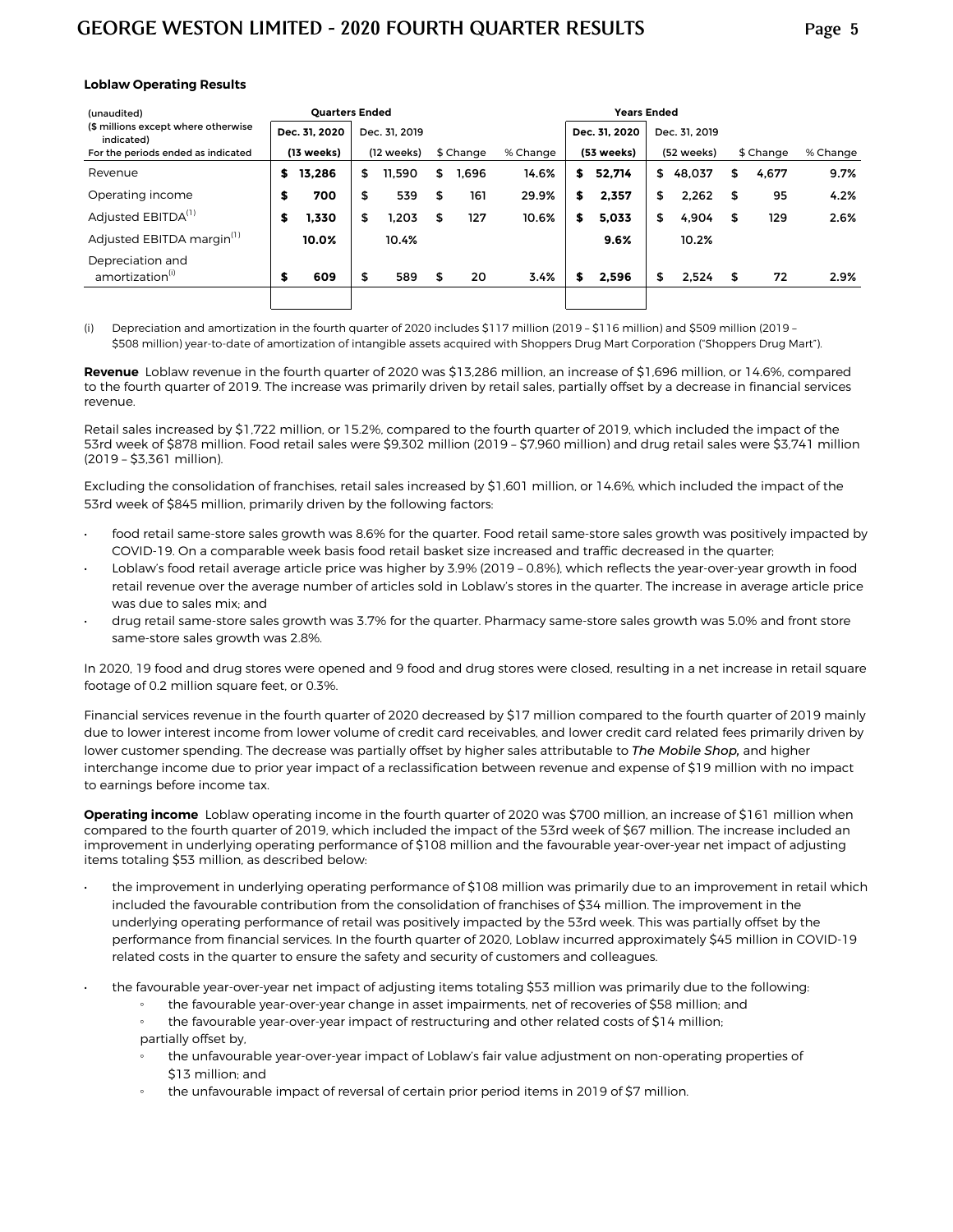**Adjusted EBITDA(1)** Loblaw adjusted EBITDA(1) in the fourth quarter of 2020 was \$1,330 million. When compared to the fourth quarter of 2019, this represented an increase of \$127 million, or 10.6%, which included the impact of the 53rd week of \$67 million. The increase was primarily due to the improved underlying operating performance in retail, partially offset by the decline in financial services.

Retail adjusted EBITDA<sup>(1)</sup> in the fourth quarter of 2020 increased by \$135 million, including the favourable impact of the consolidation of franchises of \$37 million and was driven by an increase in retail gross profit, partially offset by an increase in retail selling, general and administrative expenses ("SG&A").

- *•* Retail gross profit percentage of 29.4% decreased by 40 basis points compared to the fourth quarter of 2019. Excluding the consolidation of franchises, retail gross profit percentage was 26.9%, a decrease of 80 basis points compared to the fourth quarter of 2019. Food retail margins were negatively impacted as a result of COVID-19 related changes in sales mix and competitive pricing. Drug retail margins were negatively impacted as a result of COVID-19 related changes in front store sales mix. Excluding the 53rd week, retail gross profit percentage decreased by 70 basis points.
- *•* Excluding the consolidation of franchises, retail SG&A increased by \$251 million and SG&A as a percentage of sales was 17.4%, a decrease of 20 basis points compared to the fourth quarter of 2019. The favourable decrease of 20 basis points was primarily related to sales leverage as well as process and efficiency gains, which were partially offset by COVID-19 related costs and incremental e-commerce labour costs as a result of increased online sales.

Financial services adjusted EBITDA<sup>(1)</sup> decreased by \$8 million compared to the fourth quarter of 2019, primarily driven by lower revenue as described above, partially offset by lower credit losses from the decrease in expected credit losses from an improving economic outlook and lower contractual charge-off, and lower customer acquisitions costs.

Loblaw adjusted EBITDA<sup>(1)</sup> was not impacted by any sale and leaseback of properties to Choice Properties in the fourth quarter of 2019 and 2020.

**Depreciation and Amortization** Loblaw's depreciation and amortization in the fourth quarter of 2020 was \$609 million, an increase of \$20 million compared to the fourth quarter of 2019. The increase in depreciation and amortization in the fourth quarter of 2020 was primarily driven by the consolidation of franchises and an increase in Information Technology ("IT") assets.

Depreciation and amortization in the fourth quarter of 2020 included \$117 million (2019 – \$116 million) of amortization of intangible assets related to the acquisition of Shoppers Drug Mart.

#### **Loblaw Other Business Matters**

**Process and Efficiency** In the fourth quarter of 2020 and year-to-date, Loblaw recorded approximately \$10 million and \$58 million, respectively, of restructuring and other related costs, primarily related to Process and Efficiency initiatives. Included in the restructuring charges were approximately \$10 million and \$40 million in the fourth quarter of 2020 and year-to-date, respectively, related to the closure of the two distribution centres in Laval and Ottawa. Loblaw is investing to build a modern and efficient expansion to its Cornwall distribution centre to serve its food and drug retail businesses in Ontario and Quebec. Volumes from the distribution centres in Laval and Ottawa will be transferred to Cornwall. Loblaw expects to incur additional restructuring costs throughout 2021 and through to 2022 related to these closures.

*Consolidation of Franchises* Loblaw has more than 500 franchise food retail stores in its network. As at the end of the first quarter of 2020, Loblaw consolidated all of its remaining franchisees for accounting purposes under a simplified franchise agreement implemented in 2015 ("Franchise Agreement").

Consolidation of franchises in the fourth quarter of 2020 resulted in a year-over-year increase in revenue of \$121 million, an increase in adjusted EBITDA<sup>(1)</sup> of \$37 million, an increase in depreciation and amortization of \$3 million and an increase in net earnings attributable to non-controlling interests of \$37 million.

| (unaudited)                                          | <b>Quarters Ended</b><br><b>Years Ended</b> |    |                                                                 |    |       |         |   |               |           |               |    |          |            |
|------------------------------------------------------|---------------------------------------------|----|-----------------------------------------------------------------|----|-------|---------|---|---------------|-----------|---------------|----|----------|------------|
| (\$ millions except where otherwise<br>indicated)    | Dec. 31, 2020                               |    | Dec. 31, 2019                                                   |    |       |         |   | Dec. 31. 2020 |           | Dec. 31, 2019 |    |          |            |
| For the periods ended as indicated                   | (12 weeks)                                  |    | % Change<br>(52 weeks)<br>(12 weeks)<br>\$ Change<br>(52 weeks) |    |       |         |   |               | \$ Change | % Change      |    |          |            |
| Revenue                                              | \$<br>322                                   | \$ | 318                                                             | \$ | 4     | 1.3%    | S | 1.271         | \$        | 1.289         | \$ | (18)     | $(1.4)$ %  |
| Net interest expense (income)<br>and other financing |                                             |    |                                                                 |    |       |         |   |               |           |               |    |          |            |
| charges <sup>(i)</sup>                               | \$<br>217                                   | \$ | (74)                                                            | S  | 291   | 393.2%  | S | 173           | S         | 1,472         | S  | (1, 299) | $(88.2)\%$ |
| Net income (loss)                                    | \$<br>117                                   | \$ | 294                                                             |    | (177) | (60.2)% | S | 451           | S         | (581)         | \$ | 1.032    | 177.6%     |
| Funds from Operations <sup>(1)(ii)</sup>             | \$<br>172                                   | \$ | 166                                                             | \$ | 6     | 3.6%    | S | 652           | \$        | 680           | \$ | (28)     | (4.1)%     |
|                                                      |                                             |    |                                                                 |    |       |         |   |               |           |               |    |          |            |

#### **Choice Properties Operating Results**

(i) Net interest expense (income) and other financing charges includes a fair value adjustment on Exchangeable Units.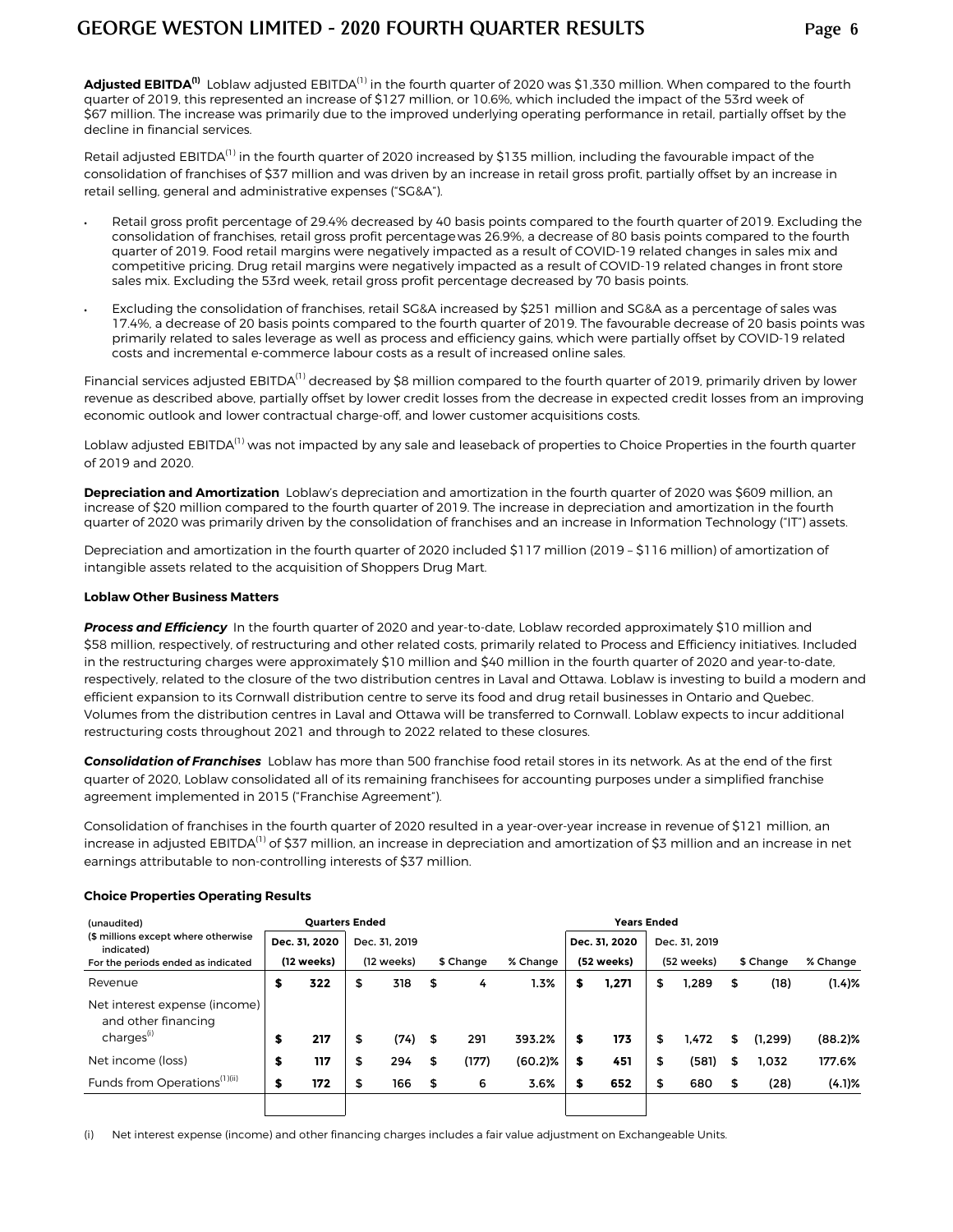(ii) Funds from operations is calculated in accordance with the Real Property Association of Canada's White Paper on Funds from Operations & Adjusted Funds from Operations for IFRS issued in February 2019.

**Revenue** Revenue in the fourth quarter of 2020 was \$322 million, an increase of \$4 million, or 1.3%, compared to the fourth quarter of 2019, and included \$180 million (2019 – \$178 million) generated from tenants within Loblaw retail. The increase in revenue was primarily driven by development transfers and acquisitions, partially offset by the foregone revenue from sold properties.

**Net Interest Expense and Other Financing Charges** Net interest expense and other financing charges in the fourth quarter of 2020 were \$217 million compared to net interest income and other financing charges of \$74 million in the fourth quarter of 2019. The change of \$291 million was primarily driven by the unfavourable year-over-year impact of the fair value adjustment on Class B LP units ("Exchangeable Units") of \$294 million.

**Net Income** Net income in the fourth quarter of 2020 was \$117 million, compared to \$294 million in the fourth quarter of 2019. The decrease of \$177 million was primarily driven by:

- the unfavourable impact of higher net interest expense and other financing charges described above; and
- an increase in expected credit loss provisions related to tenant receivables; partially offset by,
- the favourable year-over-year impact of the fair value adjustment on investment properties.

**Funds from Operations<sup>(1)</sup>** Funds from Operations<sup>(1)</sup> in the fourth quarter of 2020 was \$172 million, an increase of \$6 million compared to the fourth quarter of 2019, primarily driven by non-recurring activity in the prior year related to a reimbursement to Loblaw and lower borrowing and general and administrative costs, partially offset by an increase in expected credit loss provisions related to tenant receivables.

#### **Choice Properties Other Business Matters**

*Investment Property Transactions* Subsequent to the end of 2020, Choice Properties completed the disposition of its 50% equity accounted joint venture interest in land held for development for aggregate proceeds of \$66 million, net of transaction and estimated closing costs.

| (unaudited)                                       |    |               |    | <b>Quarters Ended</b> |    |           |          |    |               | <b>Years Ended</b> |               |    |           |            |  |
|---------------------------------------------------|----|---------------|----|-----------------------|----|-----------|----------|----|---------------|--------------------|---------------|----|-----------|------------|--|
| (\$ millions except where otherwise<br>indicated) |    | Dec. 31. 2020 |    | Dec. 31, 2019         |    |           |          |    | Dec. 31. 2020 |                    | Dec. 31, 2019 |    |           |            |  |
| For the periods ended as indicated                |    | (13 weeks)    |    | (12 weeks)            |    | \$ Change | % Change |    | (53 weeks)    |                    | (52 weeks)    |    | \$ Change | % Change   |  |
| Sales                                             | \$ | 523           | \$ | 522                   | \$ |           | 0.2%     | s  | 2,062         | \$                 | 2,155         | \$ | (93)      | $(4.3)$ %  |  |
| Operating income                                  | \$ | 35            | \$ | 27                    | \$ | 8         | 29.6%    | \$ | 3             | \$                 | 72            | \$ | (69)      | $(95.8)$ % |  |
| Adjusted EBITDA <sup>(1)</sup>                    | \$ | 79            | \$ | 56                    | \$ | 23        | 41.1%    | \$ | 200           | \$                 | 223           | \$ | (23)      | $(10.3)\%$ |  |
| Adjusted EBITDA margin <sup>(1)</sup>             |    | 15.1%         |    | 10.7%                 |    |           |          |    | 9.7%          |                    | 10.3%         |    |           |            |  |
| Depreciation and<br>amortization <sup>(i)</sup>   | \$ | 41            | \$ | 36                    | \$ | 5.        | 13.9%    | \$ | 175           | S                  | 147           | \$ | 28        | 19.0%      |  |
|                                                   |    |               |    |                       |    |           |          |    |               |                    |               |    |           |            |  |

#### **Weston Foods Operating Results**

(i) Depreciation and amortization in the fourth quarter of 2020 includes \$8 million (2019 – \$3 million) and \$30 million (2019 – \$9 million) year-todate of accelerated depreciation related to restructuring and other related costs.

**Sales** Weston Foods sales in the fourth quarter of 2020 were \$523 million, an increase of \$1 million, or 0.2%, compared to the fourth quarter of 2019. Sales included the positive impact of the 53rd week of approximately 5.6%, and the negative impact of foreign exchange of approximately 0.8%. Excluding the favourable impact of the 53rd week and the negative impact of foreign currency translation, sales decreased by 4.6%. Sales were impacted by a decrease in volumes in certain retail categories and foodservice channels as a result of the COVID-19 pandemic, the unfavourable impact of product rationalization and the combined negative impact of pricing and changes in sales mix.

**Operating Income** Weston Foods operating income in the fourth quarter of 2020 was \$35 million, an increase of \$8 million compared to \$27 million in the fourth quarter of 2019, which included the positive impact of the 53rd week of \$4 million. The increase was due to the improvement in underlying operating performance of \$23 million and the unfavourable year-over-year net impact of adjusting items totaling \$15 million. The year-over-year net impact of adjusting items included the following:

• the unfavourable year-over-year impact of restructuring and other related costs of \$17 million; and

the unfavourable year-over-year impact of the fair value adjustment of derivatives of \$2 million; partially offset by,

the favourable year-over-year impact of inventory losses, net of recoveries, of \$4 million.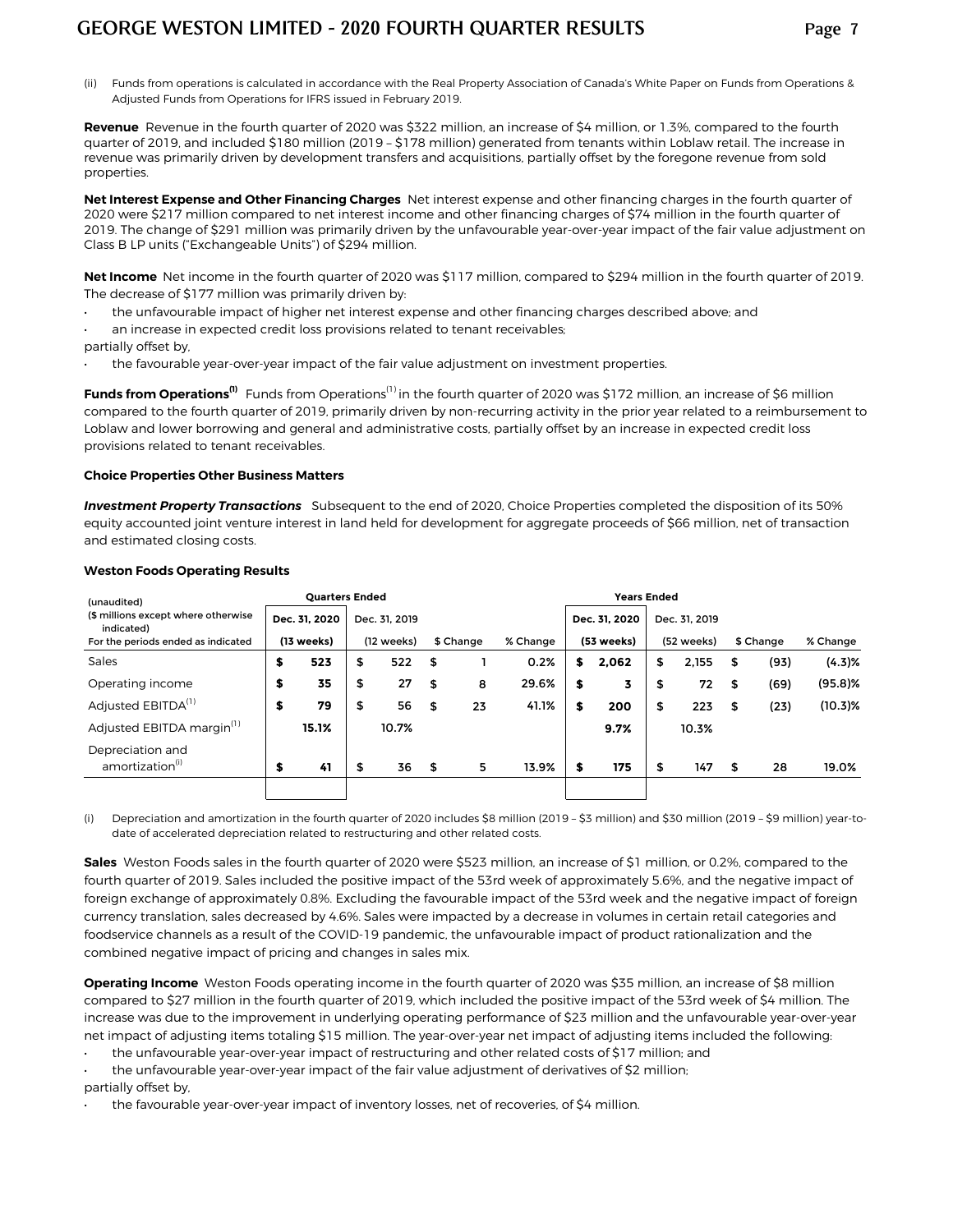**Adjusted EBITDA(1)** Weston Foods adjusted EBITDA(1) in the fourth quarter of 2020 was \$79 million, an increase of \$23 million, or 41.1%, compared to the fourth quarter of 2019. Excluding the favourable impact of the 53rd week of \$4 million, adjusted EBITDA $^{(1)}$  increased by \$19 million, or 33.9%. The increase was driven by the net benefits realized from Weston Foods' transformation program, productivity improvements, cost savings initiatives, and a decrease in performance related compensation accruals, partially offset by the decline in sales as described above and an increase in COVID-19 related expenses.

Weston Foods adjusted EBITDA margin<sup>(1)</sup> in the fourth quarter of 2020 increased to 15.1% compared to 10.7% in the fourth quarter of 2019. The improvement in adjusted EBITDA margin<sup>(1)</sup> in the fourth quarter of 2020 was driven by the factors described above.

**Depreciation and Amortization** Weston Foods depreciation and amortization in the fourth quarter of 2020 was \$41 million, an increase of \$5 million compared to the fourth quarter of 2019. Depreciation and amortization in the fourth quarter of 2020 included \$8 million (2019 – \$3 million) of accelerated depreciation related to Weston Foods' transformation program. Excluding this amount, depreciation and amortization was flat compared to the fourth quarter of 2019.

#### **Weston Foods Other Business Matters**

*Restructuring and other related costs* Weston Foods continuously evaluates strategic and cost reduction initiatives related to its manufacturing assets, distribution networks and administrative infrastructure with the objective of ensuring a low cost operating structure. In the fourth quarter of 2020 and year-to-date, Weston Foods recorded restructuring and other related costs of \$13 million (2019 – \$4 million) and \$50 million (2019 – \$11 million), respectively, which were primarily related to Weston Foods' transformation program.

*Transaction between Weston Foods and Choice Properties* In the fourth quarter of 2020, Weston Foods disposed of a portfolio of six industrial properties to Choice Properties at an aggregate price of \$79 million, excluding transaction costs, which was satisfied in full through the issuance of 5,824,742 Class B LP Units of Choice Properties Limited Partnership. These properties were leased back by Weston Foods.

## **OUTLOOK(2)**

For 2021, the Company expects adjusted net earnings<sup>(1)</sup> to increase due to the results from its operating segments as described below. Additionally, the Company expects to return capital to shareholders through share repurchases by allocating a portion of the free cash flow received from its operating businesses and proceeds from participating in Loblaw's normal course issuer bid.

**Loblaw** Loblaw cannot predict the precise impacts of COVID-19 on its 2021 financial results. However, Loblaw anticipates that grocery sales will remain elevated in the first half due to continued impact of the pandemic, including the impact of lockdown measures in many jurisdictions. As economies reopen, revenue growth will be challenged compared to elevated 2020 sales. Loblaw expects that in 2021 costs will be lower compared to those incurred in 2020 as a result of COVID-19, and as Process & Efficiencies and Data-Driven Insights programs continue to deliver benefits. Moderate levels of regulatory drug reform are anticipated.

Loblaw expects:

- its core retail business to grow earnings faster than sales;
- growth in financial services profitability;
- EPS growth in the low double digits, excluding the impact of the 53rd week;
- to invest approximately \$1.2 billion in capital expenditures, net of proceeds from property disposals; and
- to return capital to shareholders by allocating a significant portion of free cash flow to share repurchases.

In the four weeks following the end of the quarter, Loblaw's food same-store sales growth remained elevated and drug samestore sales growth slowed in front store while remaining consistent in pharmacy. For the balance of the first quarter, both food and drug same-store sales will lap consumer stockpiling that began in the first quarter of 2020. COVID-19 related costs are trending in the range of \$40 to \$50 million for the first quarter of 2021.

**Choice Properties** Choice Properties' real estate platform is positioned to deliver both income stability and long-term growth for its investors, underpinned by disciplined financial management.

Although the duration and longer-term impact of the COVID-19 pandemic cannot be predicted, Choice Properties remains confident that its business model and disciplined approach to financial management will enable it to weather the impact of COVID-19. Choice Properties' diversified portfolio of office, retail and industrial properties is 97.1% occupied and leased to highquality tenants across Canada. Its retail portfolio is primarily leased to grocery stores, pharmacies and other necessity-based tenants, which continue to perform well in this environment, and the diversification of income provided by Choice Properties' industrial and office assets provides stability to Choice Properties' overall portfolio.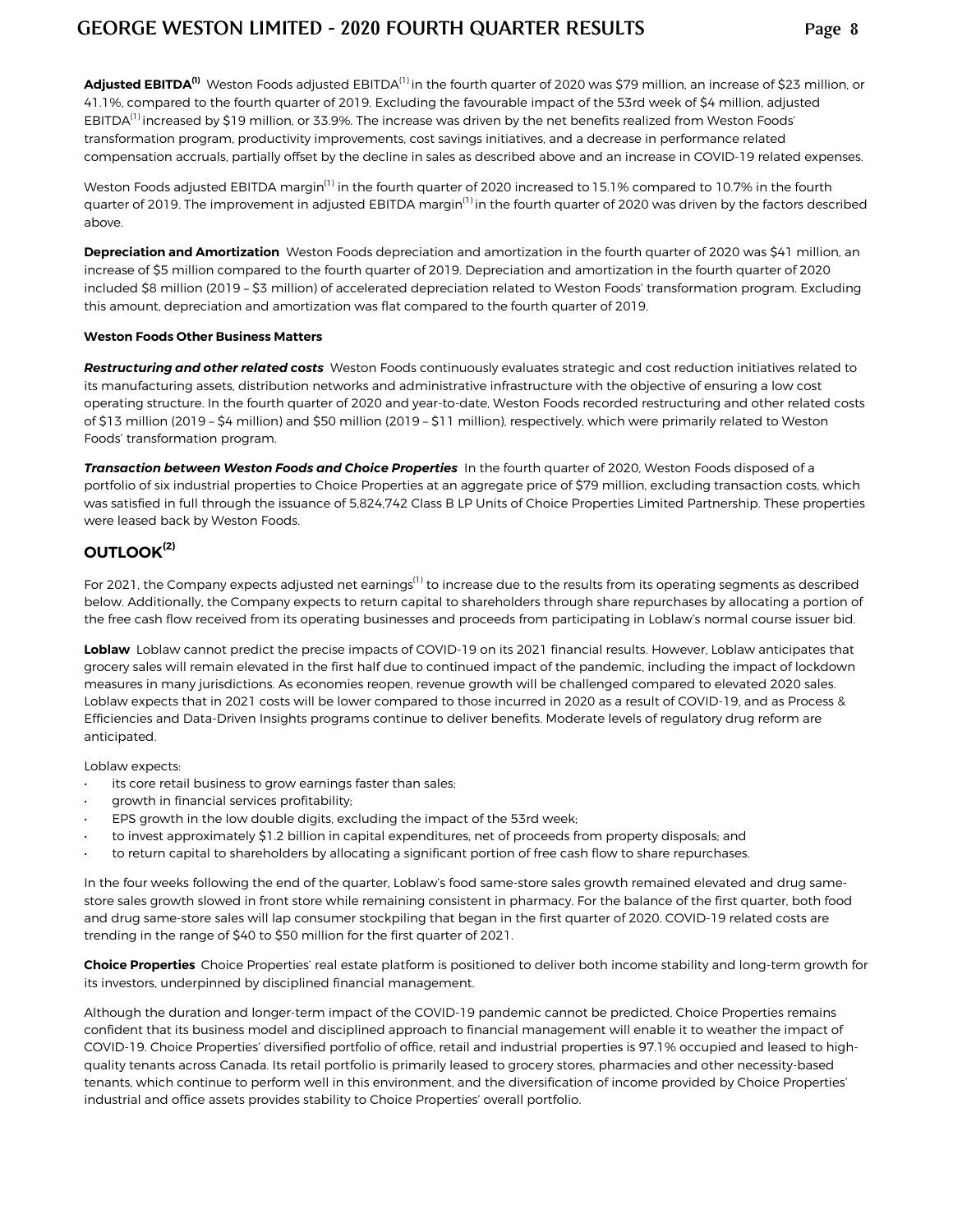Despite the ongoing impact of the pandemic, Choice Properties continues to advance its development initiatives, which provide Choice Properties with the best opportunity to add high-quality real estate to its portfolio at a reasonable cost. Choice Properties has a mix of development projects ranging in size, scale, and complexity, including retail intensification projects, which provide incremental growth to its existing sites, to larger, more complex mixed-use developments which are expected to drive net asset value growth in the future.

The majority of Choice Properties' active development pipeline is focused on growing its rental residential portfolio. In addition to ongoing residential development, Choice Properties continues to evaluate opportunities within its portfolio to redevelop and transform grocery anchored retail projects into large scale major mixed-use projects.

In 2021, Choice Properties plans to continue improving its portfolio quality and seek out opportunities to strengthen its balance sheet by extending debt maturities with longer term debt.

**Weston Foods** Weston Foods expects first quarter 2021 financial results to be challenged relative to the strong financial performance in the fourth quarter of 2020 due to the impact of ongoing government-mandated lockdowns and social distancing protocols in both Canada and United States associated with the COVID-19 pandemic. In the four weeks following the end of the fourth quarter of 2020, the weekly run rate for incremental COVID-19 related costs incurred to protect its colleagues was approximately \$0.3 million.

The uncertainty associated with the pandemic makes it difficult to reliably estimate future sales trends and the overall financial performance of the business. Weston Foods' expectations for full year 2021 assume that stricter government-mandated lockdowns implemented in many regions in the fourth quarter of 2020 will be relaxed by the end of the first quarter of 2021. On that basis, Weston Foods expects:

- sales to be modestly higher compared to 2020, after excluding the impact of foreign currency translation and the impact of the 53rd week in fiscal 2020;
- adjusted  $EBITDA<sup>(1)</sup>$  to be higher compared to 2020;
- capital expenditures to decrease to approximately \$145 million; and
- depreciation to **increase in the mid-single digits** compared to 2020.

#### **DECLARATION OF QUARTERLY DIVIDENDS**

Subsequent to the end of the fourth quarter of 2020, the Company's Board of Directors declared a quarterly dividend on GWL Common Shares, Preferred Shares, Series I, Preferred Shares, Series III, Preferred Shares, Series IV and Preferred Shares, Series V payable as follows:

| Common Shares                | \$0.550 per share payable April 1, 2021, to shareholders of<br>record as of March 15, 2021:      |
|------------------------------|--------------------------------------------------------------------------------------------------|
| Preferred Shares, Series I   | \$0.3625 per share payable March 15, 2021, to shareholders<br>of record as of February 28, 2021; |
| Preferred Shares, Series III | \$0.3250 per share payable April 1, 2021, to shareholders of<br>record as of March 15, 2021:     |
| Preferred Shares, Series IV  | \$0.3250 per share payable April 1, 2021, to shareholders of<br>record as of March 15, 2021: and |
| Preferred Shares, Series V   | \$0.296875 per share payable April 1, 2021, to shareholders of<br>record as of March 15, 2021.   |

#### **NON-GAAP FINANCIAL MEASURES**

The Company uses non-GAAP financial measures as it believes these measures provide useful information to both management and investors with regard to accurately assessing the Company's financial performance and financial condition.

Management uses these and other non-GAAP financial measures to exclude the impact of certain expenses and income that must be recognized under GAAP when analyzing underlying consolidated and segment operating performance, as the excluded items are not necessarily reflective of the Company's underlying operating performance and make comparisons of underlying financial performance between periods difficult. The Company excludes additional items if it believes doing so would result in a more effective analysis of underlying operating performance. The exclusion of certain items does not imply that they are non-recurring.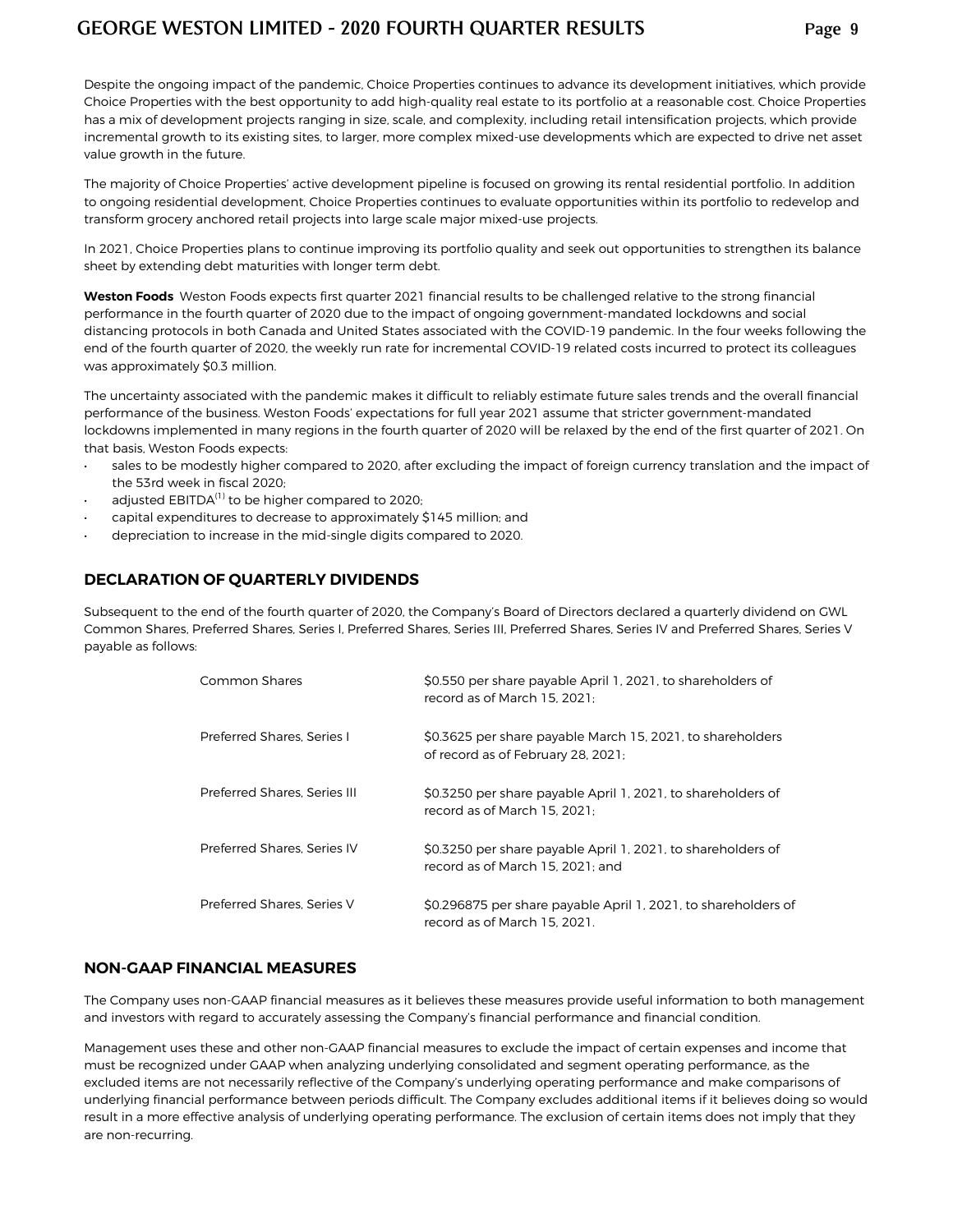These measures do not have a standardized meaning prescribed by GAAP and therefore they may not be comparable to similarly titled measures presented by other publicly traded companies, and should not be construed as an alternative to other financial measures determined in accordance with GAAP.

During 2020, Management undertook a review of adjusting items in non-GAAP financial measures, and revised the Company's non-GAAP financial measures policy. The changes in non-GAAP financial measures policy will be effective beginning January 1, 2021. See section "Non-GAAP Accounting Policy Change Commencing Fiscal 2021" of this News Release for further details.

For reconciliation to, and description of the Company's non-GAAP financial measures and financial metrics, see Section 14, "Non-GAAP Financial Measures", of the MD&A in the Company's 2020 Annual Report.

#### **FORWARD-LOOKING STATEMENTS**

This News Release contains forward-looking statements about the Company's objectives, plans, goals, aspirations, strategies, financial condition, results of operations, cash flows, performance, prospects, opportunities and legal and regulatory matters. Specific forward-looking statements in this News Release include, but are not limited to, statements with respect to the Company's anticipated future results, events and plans, strategic initiatives and restructuring,regulatory changes including further healthcare reform, future liquidity, planned capital investments, and the status and impact of IT systems implementations. These specific forward-looking statements are contained throughout this News Release including, without limitation, in the "Outlook" section of this News Release. Forward-looking statements are typically identified by words such as "expect", "anticipate", "believe", "foresee", "could", "estimate", "goal", "intend", "plan", "seek", "strive", "will", "may", "should" and similar expressions, as they relate to the Company and its management.

Forward-looking statements reflect the Company's estimates, beliefs and assumptions, which are based on management's perception of historical trends, current conditions and expected future developments, as well as other factors it believes are appropriate in the circumstances. The Company's expectation of operating and financial performance in 2021 is based on certain assumptions, including assumptions about the COVID-19 pandemic, healthcare reform impacts, anticipated cost savings and operating efficiencies and anticipated benefits from strategic initiatives. The Company's estimates, beliefs and assumptions are inherently subject to significant business, economic, competitive and other uncertainties and contingencies regarding future events, including the COVID-19 pandemic and as such, are subject to change. The Company can give no assurance that such estimates, beliefs and assumptions will prove to be correct.

Numerous risks and uncertainties could cause the Company's actual results to differ materially from those expressed, implied or projected in the forward-looking statements, including those described in "Enterprise Risks and Risk Management" section, of the MD&A in the Company's 2020 Annual Report and the Company's Annual Information Form for the year ended December 31, 2020 as well as COVID-19 related risks that have been added to Section 8, "Enterprise Risks and Risk Management", of the MD&A in the Company's 2020 Annual Report.

Readers are cautioned not to place undue reliance on these forward-looking statements, which reflect the Company's expectations only as of the date of this News Release. Except as required by law, the Company does not undertake to update or revise any forward-looking statements, whether as a result of new information, future events or otherwise.

#### **SELECTED FINANCIAL INFORMATION**

The following includes selected quarterly financial information which is prepared by management in accordance with IFRS and is based on the Company's audited annual consolidated financial statements for the year ended December 31, 2020. This financial information does not contain all disclosures required by IFRS, and accordingly, this financial information should be read in conjunction with the Company's 2020 Annual Report available in the Investor Centre section of the Company's website at www.weston.ca.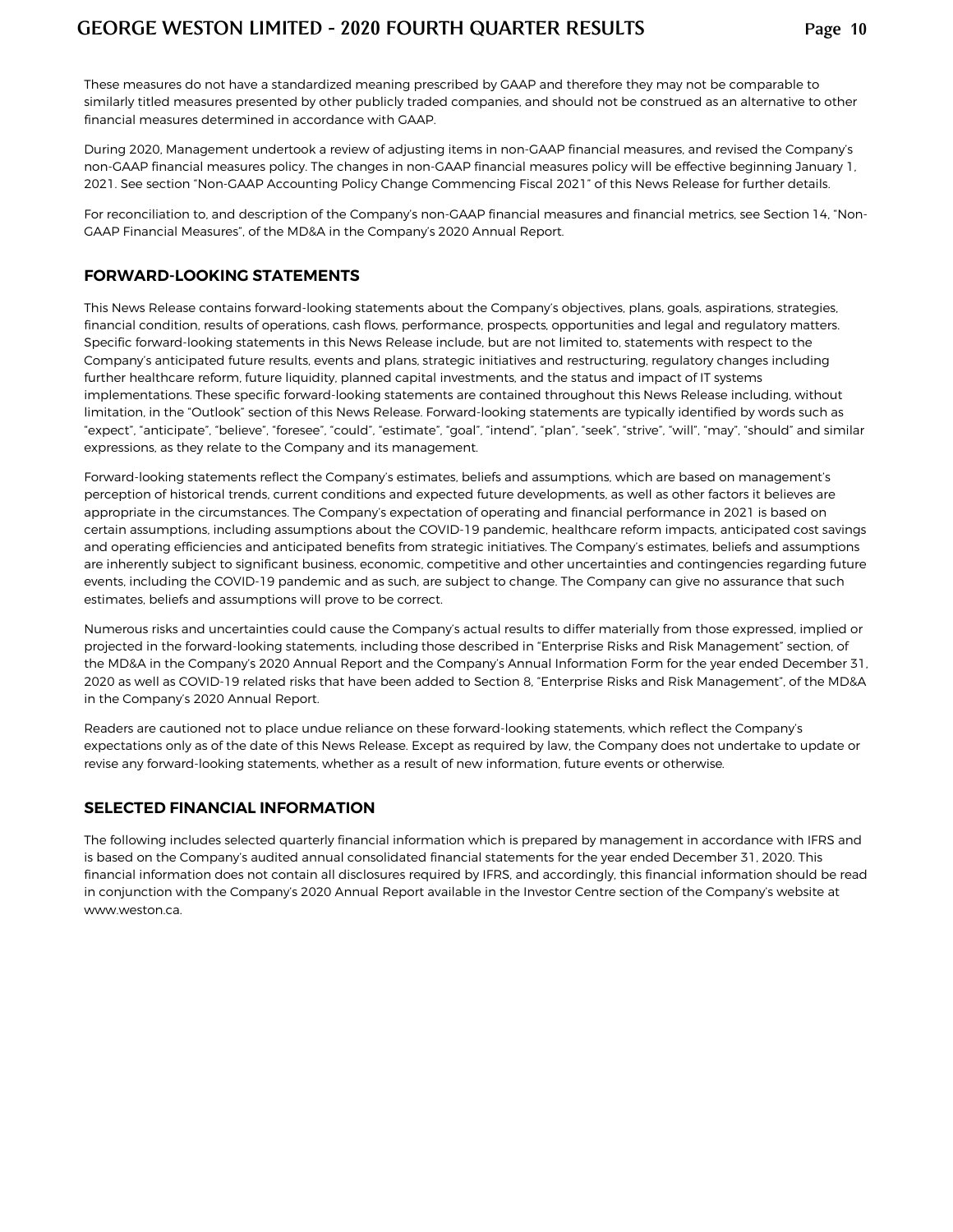## **Consolidated Statements of Earnings**

|                                                                 | Dec. 31, 2020        | Dec. 31, 2019 |    | Dec. 31, 2020 | Dec. 31, 2019 |
|-----------------------------------------------------------------|----------------------|---------------|----|---------------|---------------|
| (millions of Canadian dollars except where otherwise indicated) | $(13 \text{ weeks})$ | (12 weeks)    |    | (53 weeks)    | (52 weeks)    |
| For the periods ended as indicated                              | (unaudited)          | (unaudited)   |    | (audited)     | (audited)     |
| Revenue                                                         | \$<br>13.806         | \$<br>12,107  | S  | 54.705        | \$<br>50,109  |
| <b>Operating Expenses</b>                                       |                      |               |    |               |               |
| Cost of inventories sold                                        | 9.493                | 8,229         |    | 37,583        | 34,166        |
| Selling, general and administrative expenses                    | 3,407                | 3,160         |    | 14,234        | 12,985        |
|                                                                 | 12,900               | 11,389        |    | 51,817        | 47,151        |
| <b>Operating Income</b>                                         | 906                  | 718           |    | 2.888         | 2,958         |
| Net Interest Expense and Other Financing Charges                | 245                  | 7             |    | 831           | 1,704         |
| <b>Earnings Before Income Taxes</b>                             | 661                  | 711           |    | 2,057         | 1,254         |
| <b>Income Taxes</b>                                             | 148                  | 133           |    | 475           | 431           |
| <b>Net Earnings</b>                                             | 513                  | 578           |    | 1,582         | 823           |
| Attributable to:                                                |                      |               |    |               |               |
| Shareholders of the Company                                     | 299                  | 443           |    | 963           | 242           |
| Non-Controlling Interests                                       | 214                  | 135           |    | 619           | 581           |
| <b>Net Earnings</b>                                             | \$<br>513            | \$<br>578     | \$ | 1,582         | \$<br>823     |
| Net Earnings per Common Share (\$)                              |                      |               |    |               |               |
| <b>Basic</b>                                                    | \$<br>1.89           | \$<br>2.82    | \$ | 5.99          | \$<br>1.29    |
| Diluted                                                         | \$<br>1.88           | \$<br>2.81    | \$ | 5.96          | \$<br>1.26    |
|                                                                 |                      |               |    |               |               |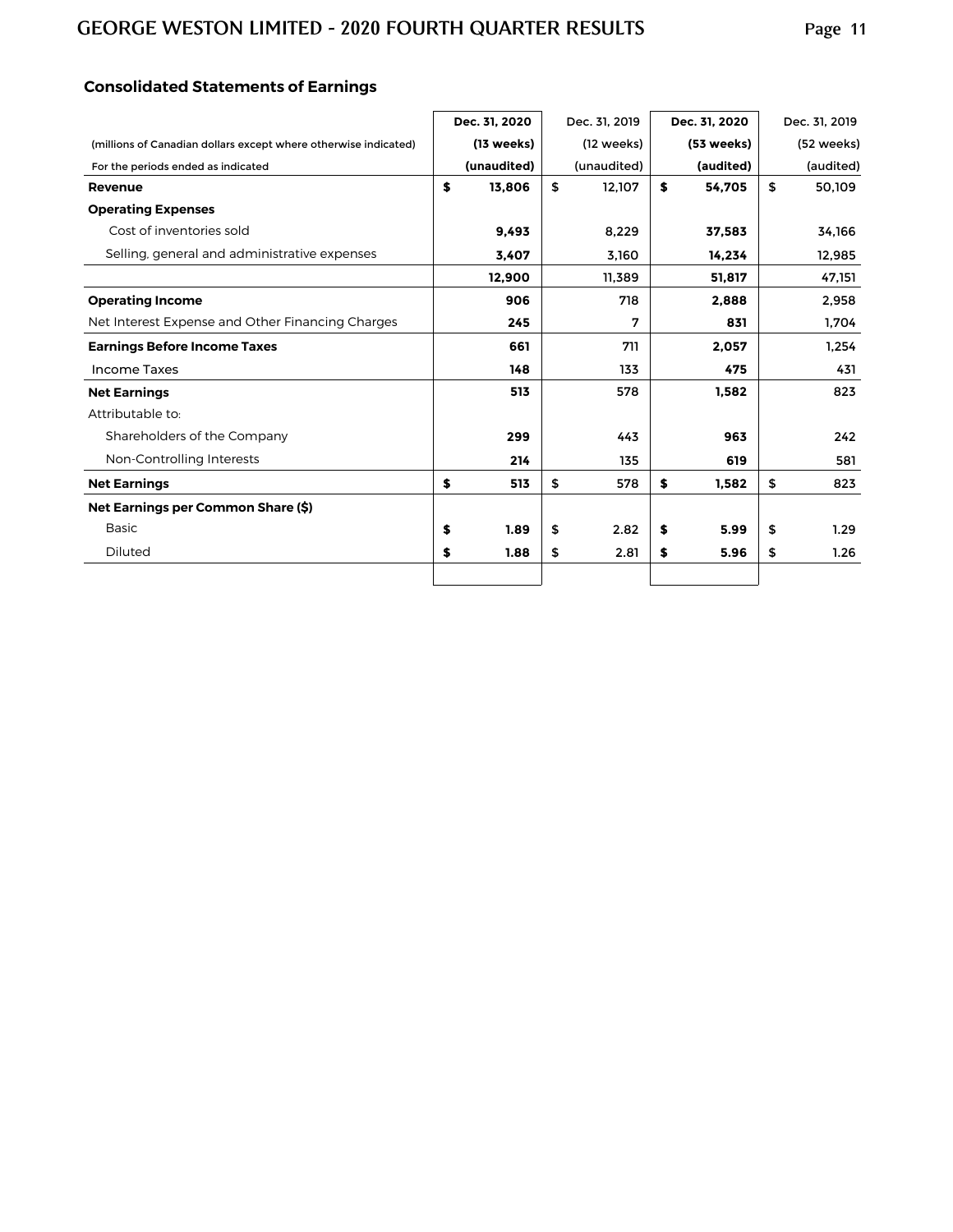## **Consolidated Balance Sheets**

| As at December 31                                        |              |              |
|----------------------------------------------------------|--------------|--------------|
| (millions of Canadian dollars)                           | 2020         | $2019^{(i)}$ |
| <b>ASSETS</b>                                            |              |              |
| <b>Current Assets</b>                                    |              |              |
| Cash and cash equivalents                                | \$<br>2,581  | \$<br>1.834  |
| Short-term investments                                   | 575          | 229          |
| Accounts receivable                                      | 1,192        | 1,295        |
| Credit card receivables                                  | 3,109        | 3,518        |
| Inventories                                              | 5,385        | 5,270        |
| Prepaid expenses and other assets                        | 304          | 336          |
| Assets held for sale                                     | 108          | 203          |
| <b>Total Current Assets</b>                              | 13,254       | 12,685       |
| <b>Fixed Assets</b>                                      | 11,943       | 11,773       |
| Right-of-Use Assets                                      | 4,043        | 4,074        |
| <b>Investment Properties</b>                             | 4,930        | 4,888        |
| <b>Equity Accounted Joint Ventures</b>                   | 573          | 605          |
| Intangible Assets                                        | 7,032        | 7,488        |
| Goodwill                                                 |              | 4,775        |
| Deferred Income Taxes                                    | 4,772        |              |
|                                                          | 139          | 250          |
| <b>Security Deposits</b>                                 | 75           | 76           |
| Franchise Loans Receivable                               |              | 19           |
| <b>Other Assets</b>                                      | 1,314        | 1,180        |
| <b>Total Assets</b>                                      | \$<br>48,075 | \$<br>47,813 |
| <b>LIABILITIES</b>                                       |              |              |
| <b>Current Liabilities</b>                               |              |              |
| Bank indebtedness                                        | \$<br>86     | \$<br>18     |
| Trade payables and other liabilities                     | 6,011        | 5,906        |
| Loyalty liability                                        | 194          | 191          |
| Provisions                                               | 109          | 147          |
| Income taxes payable                                     | 128          | 53           |
| Demand deposits from customers                           | 24           |              |
| Short-term debt                                          | 1,335        | 1,489        |
| Long-term debt due within one year                       | 924          | 1,842        |
| Lease liabilities due within one year                    | 799          | 857          |
| Associate interest                                       | 349          | 280          |
| <b>Total Current Liabilities</b>                         | 9,959        | 10,783       |
| Provisions                                               | 117          | 90           |
| Long-Term Debt                                           | 13,519       | 12,712       |
| Lease Liabilities                                        | 4,206        | 4,250        |
| Trust Unit Liability                                     | 3,600        | 3,601        |
| Deferred Income Taxes                                    | 2,059        | 2,245        |
| <b>Other Liabilities</b>                                 | 1,197        | 957          |
| <b>Total Liabilities</b>                                 | 34,657       | 34,638       |
| <b>EQUITY</b>                                            |              |              |
| Share Capital                                            | 3,599        | 3,626        |
| <b>Retained Earnings</b>                                 | 5,226        | 4,766        |
| Contributed Surplus                                      | (1,180)      | (979)        |
| Accumulated Other Comprehensive Income                   | 166          | 196          |
|                                                          | 7,811        |              |
| Total Equity Attributable to Shareholders of the Company |              | 7,609        |
| Non-Controlling Interests                                | 5,607        | 5,566        |
| <b>Total Equity</b>                                      | 13,418       | 13,175       |
| <b>Total Liabilities and Equity</b>                      | \$<br>48,075 | \$<br>47,813 |
|                                                          |              |              |

(i) Certain comparative figures have been restated to conform with current year presentation.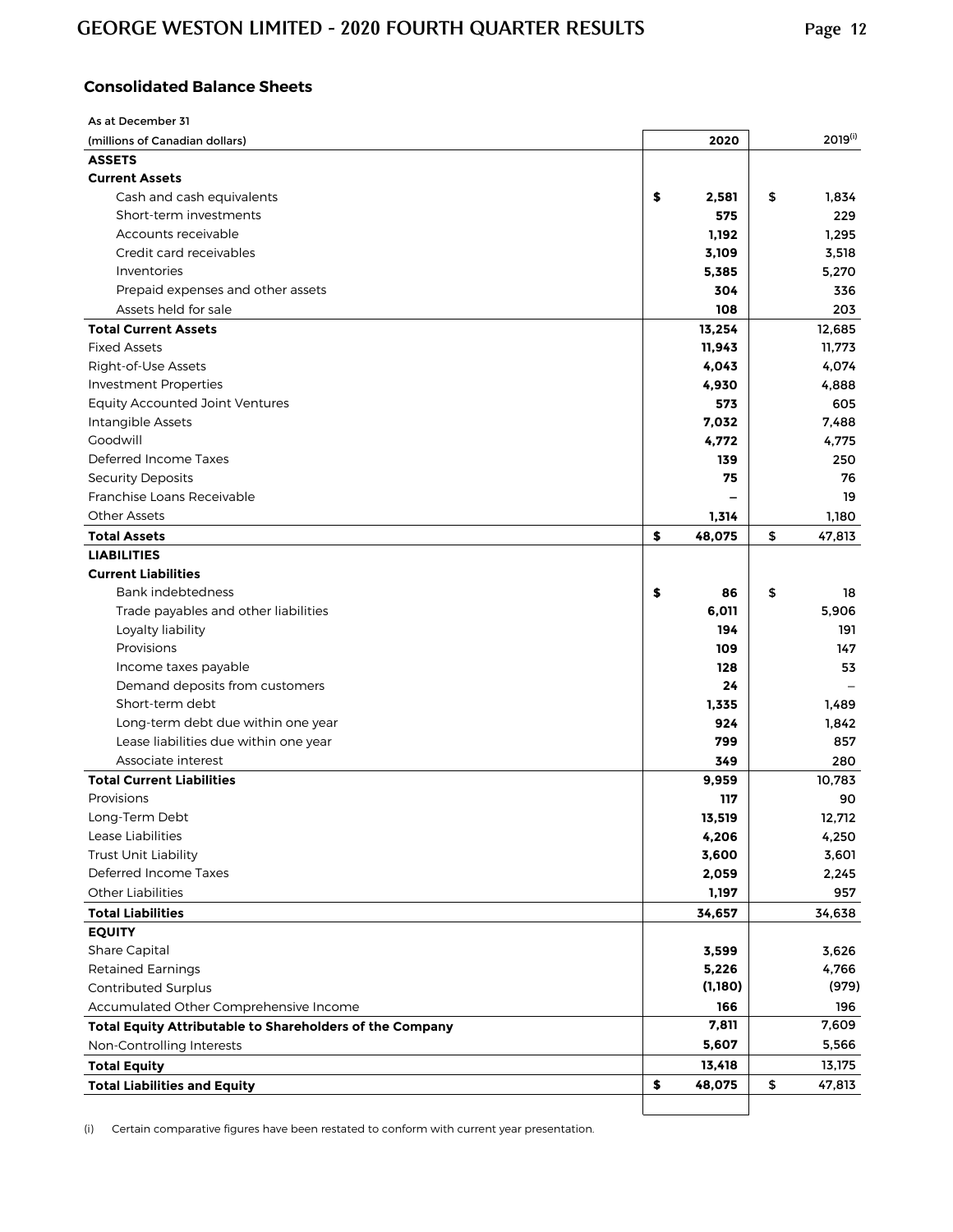## **Consolidated Statements of Cash Flows**

| (millions of Canadian dollars)                                                   | Dec. 31, 2020            | Dec. 31, 2019 <sup>(i)</sup> | Dec. 31, 2020 | Dec. 31, 2019 <sup>(i)</sup> |
|----------------------------------------------------------------------------------|--------------------------|------------------------------|---------------|------------------------------|
| For the periods ended as indicated                                               | (13 weeks)               | (12 weeks)                   | (53 weeks)    | (52 weeks)                   |
| <b>Operating Activities</b>                                                      |                          |                              |               |                              |
| Net earnings                                                                     | \$<br>513                | \$<br>578                    | \$<br>1,582   | \$<br>823                    |
| Add:                                                                             |                          |                              |               |                              |
| Net interest expense and other financing charges                                 | 245                      | 7                            | 831<br>475    | 1,704<br>431                 |
| Income taxes                                                                     | 148                      | 133                          |               |                              |
| Depreciation and amortization                                                    | 572<br>24                | 548<br>50                    | 2,427<br>39   | 2,318<br>46                  |
| Asset impairments, net of recoveries                                             |                          |                              |               |                              |
| Adjustment to fair value of investment properties and<br>assets held for sale    | 6                        | 27                           | 194           | 93                           |
| Change in allowance for credit card receivables                                  | (10)                     | 8                            | 41            | 29                           |
| Foreign currency translation gain                                                |                          | (1)                          |               |                              |
| Change in provisions                                                             | (16)                     | 15                           | (6)           | (54)                         |
|                                                                                  | 1,482                    | 1,365                        | 5,583         | 5,390                        |
| Change in gross credit card receivables                                          | (91)                     | (263)                        | 368           | (238)                        |
| Change in non-cash working capital                                               | 286                      | 239                          | (57)          | (7)                          |
| Income taxes paid                                                                | (106)                    | (110)                        | (448)         | (656)                        |
| Interest received                                                                | 6                        | 7                            | 25            | 35                           |
| Interest received from finance leases                                            | $\mathbf{2}$             |                              | 3             | 4                            |
| Other                                                                            | (5)                      | 34                           | 47            | 27                           |
| <b>Cash Flows from Operating Activities</b>                                      | 1,574                    | 1,272                        | 5,521         | 4,555                        |
| <b>Investing Activities</b>                                                      |                          |                              |               |                              |
| Fixed asset and investment properties purchases                                  | (562)                    | (441)                        | (1, 235)      | (1, 155)                     |
| Intangible asset additions                                                       | (73)                     | (102)                        | (357)         | (403)                        |
| Business acquisition, net of cash acquired                                       |                          |                              |               |                              |
| Cash assumed on initial consolidation of franchises                              |                          | 5                            | 14            | 20                           |
| Proceeds from disposal of assets                                                 | 125                      | 37                           | 301           | 87                           |
| Lease payments received from finance leases                                      |                          | 2                            | 5             | 8                            |
| Change in short-term investments                                                 | (178)                    | (9)                          | (346)         | 52                           |
| Change in security deposits                                                      |                          | (18)                         |               | 7                            |
| Other                                                                            | 39                       | 21                           | (120)         | (108)                        |
| <b>Cash Flows used in Investing Activities</b>                                   | (649)                    | (505)                        | (1,738)       | (1, 492)                     |
| <b>Financing Activities</b>                                                      |                          |                              |               |                              |
| Change in bank indebtedness                                                      | (107)                    | (134)<br>237                 | 68            | (38)                         |
| Change in short-term debt<br>Change in demand deposits from customers            | 85<br>24                 |                              | (154)<br>24   | (90)                         |
| Proceeds from other financing                                                    | 235                      | 9                            | 231           | 435                          |
| Interest paid                                                                    | (180)                    | (181)                        | (883)         | (891)                        |
| Long-term debt - Issued                                                          | 164                      | 123                          | 2,492         | 1,438                        |
| - Repayments                                                                     | (369)                    | (126)                        | (2,598)       | (1,690)                      |
| Cash rent paid on lease liabilities - Interest                                   | (47)                     | (49)                         | (207)         | (214)                        |
| Cash rent paid on lease liabilities - Principal<br>Share capital - Issued        | (145)<br>L               | (84)<br>ı                    | (650)<br>ı    | (520)<br>40                  |
| - Purchased and held in trusts                                                   | $\overline{\phantom{0}}$ |                              | (21)          | (6)                          |
| - Purchased and cancelled                                                        | (123)                    | (25)                         | (123)         | (25)                         |
| Loblaw common share capital - Issued                                             | L                        | 2                            | 30            | 82                           |
| - Purchased and held in trusts                                                   |                          | (42)                         | (10)          | (62)                         |
| - Purchased and cancelled                                                        | (275)                    | (163)                        | (552)         | (937)                        |
| Choice Properties units - Issued                                                 | $\overline{\phantom{0}}$ |                              | -             | 345<br>(14)                  |
| - Issuance costs<br>Dividends - To common shareholders                           | (5)                      |                              | (328)         | (319)                        |
| - To preferred shareholders                                                      | (3)                      | (3)                          | (44)          | (44)                         |
| - To minority shareholders                                                       | (59)                     | $\overline{\phantom{0}}$     | (284)         | (228)                        |
| Other                                                                            | 24                       | 8                            | (27)          | (12)                         |
| <b>Cash Flows used in Financing Activities</b>                                   | (779)                    | (427)                        | (3,035)       | (2,750)                      |
| Effect of foreign currency exchange rate changes on cash and<br>cash equivalents | (1)                      | (1)                          | (1)           |                              |
| Change in Cash and Cash Equivalents                                              | 145                      | 339                          | 747           | 313                          |
| Cash and Cash Equivalents, Beginning of Period                                   | 2,436                    | 1,495                        | 1,834         | 1,521                        |
| Cash and Cash Equivalents, End of Period                                         | \$<br>2,581              | \$<br>1,834                  | \$<br>2,581   | \$<br>1,834                  |
|                                                                                  |                          |                              |               |                              |

(i) Certain comparative figures have been restated to conform with current year presentation.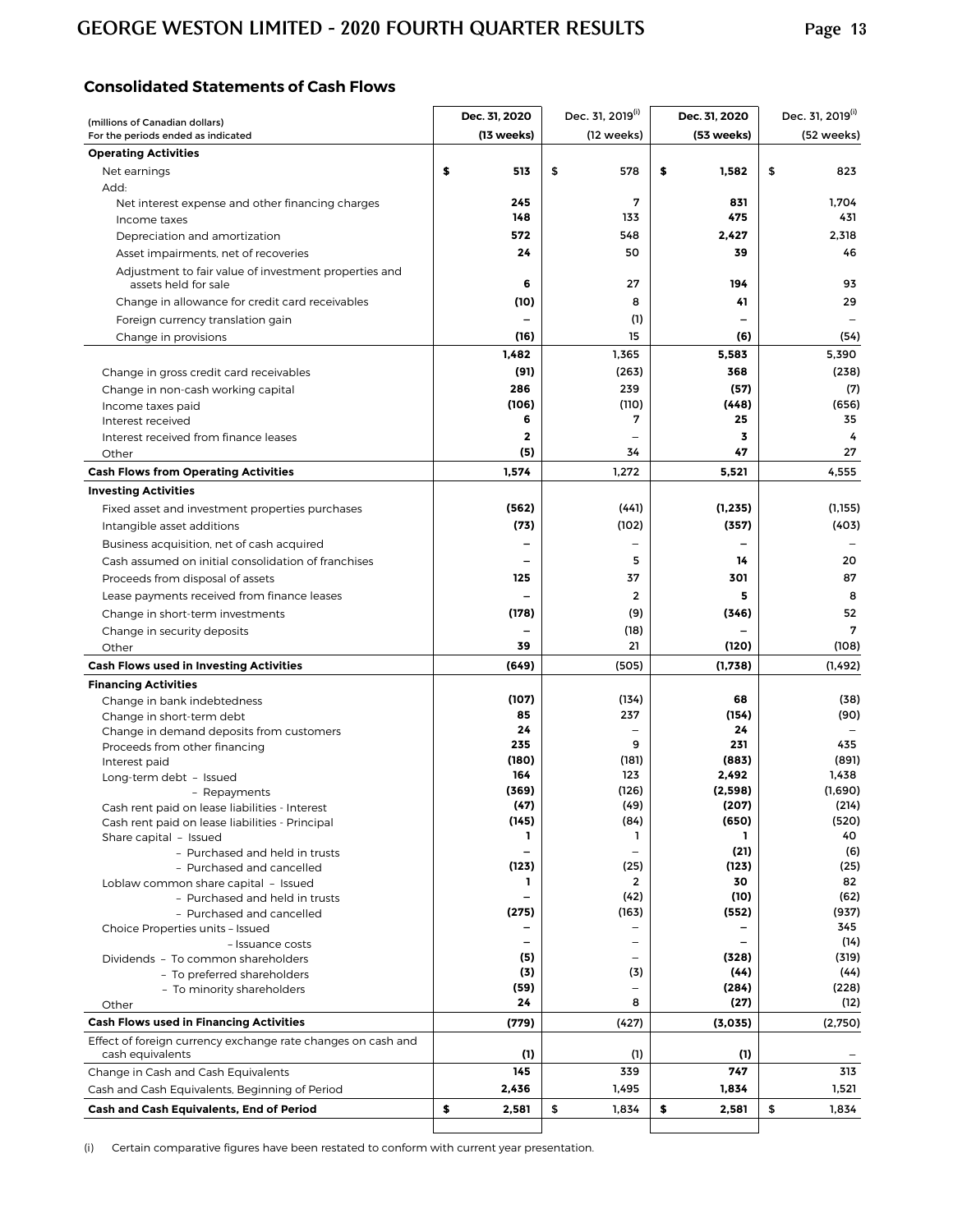|                                                                 | Dec. 31, 2020 | Dec. 31, 2019 | Dec. 31, 2020 | Dec. 31, 2019 |
|-----------------------------------------------------------------|---------------|---------------|---------------|---------------|
| (millions of Canadian dollars except where otherwise indicated) | (13 weeks)    | (12 weeks)    | (53 weeks)    | (52 weeks)    |
| For the periods ended as indicated                              | (unaudited)   | (unaudited)   | (audited)     | (audited)     |
| Net earnings attributable to shareholders of the Company        | \$<br>299     | \$<br>443     | \$<br>963     | \$<br>242     |
| Prescribed dividends on preferred shares in share capital       | (10)          | (10)          | (44)          | (44)          |
| Net earnings available to common shareholders of the            |               |               |               |               |
| Company                                                         | \$<br>289     | \$<br>433     | \$<br>919     | \$<br>198     |
| Reduction in net earnings due to dilution at Loblaw             | (1)           | (1)           | (4)           | (4)           |
| Net earnings available to common shareholders                   |               |               |               |               |
| for diluted earnings per share                                  | \$<br>288     | \$<br>432     | \$<br>915     | \$<br>194     |
| Weighted average common shares                                  |               |               |               |               |
| outstanding (in millions)                                       | 153.2         | 153.8         | 153.4         | 153.5         |
| Dilutive effect of equity-based                                 |               |               |               |               |
| compensation <sup>(i)</sup> (in millions)                       | 0.1           | 0.2           | 0.1           | 0.2           |
| Diluted weighted average common shares outstanding              |               |               |               |               |
| (in millions)                                                   | 153.3         | 154.0         | 153.5         | 153.7         |
| Basic net earnings per common share (\$)                        | \$<br>1.89    | \$<br>2.82    | \$<br>5.99    | \$<br>1.29    |
| Diluted net earnings per common share (\$)                      | \$<br>1.88    | \$<br>2.81    | \$<br>5.96    | \$<br>1.26    |
|                                                                 |               |               |               |               |

## **Basic and Diluted Net Earnings per Common Share**

(i) In the fourth quarter of 2020 and year-to-date, 1.7 million (December 31, 2019 – nil) and 1.4 million (December 31, 2019 – 1.0 million) potentially dilutive instruments, respectively, were excluded from the computation of diluted net earnings per common share as they were anti-dilutive.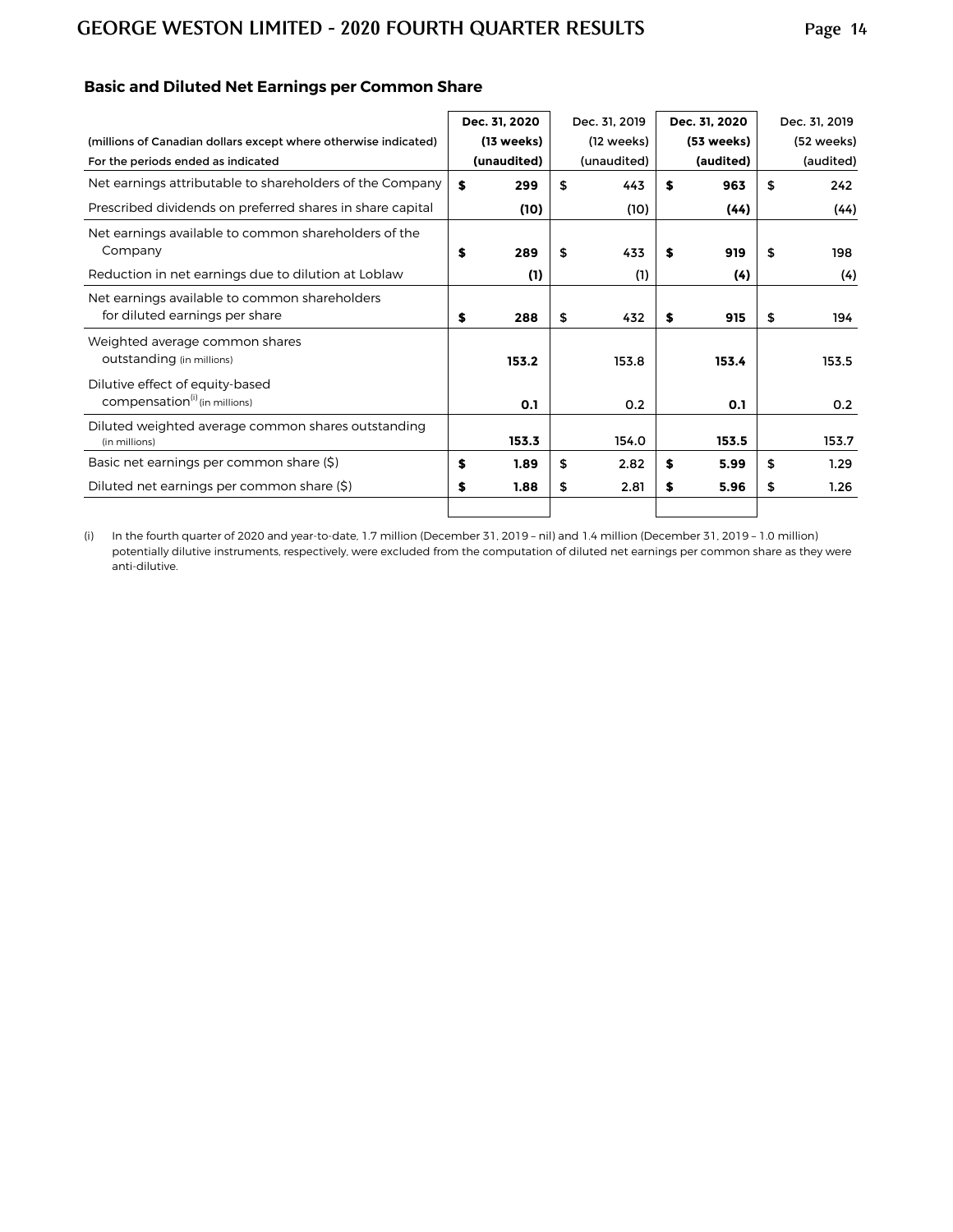#### **SEGMENT INFORMATION**

The Company has three reportable operating segments: Loblaw, Choice Properties and Weston Foods. Other and Intersegment includes eliminations, intersegment adjustments related to the consolidation, cash and short-term investments held by the Company and all other company level activities that are not allocated to the reportable operating segments, as further illustrated below.

The accounting policies of the reportable operating segments are the same as those described in the Company's 2020 audited annual consolidated financial statements. The Company measures each reportable operating segment's performance based on adjusted EBITDA<sup>(1)</sup> and adjusted operating income<sup>(1)</sup>. No reportable operating segment is reliant on any single external customer.

|                                                           | <b>Ouarters Ended</b> |              |  |                             |                 |      |                           |            |                                |                   |        |          |                      |          |  |                 |  |                           |        |  |  |  |  |  |  |  |
|-----------------------------------------------------------|-----------------------|--------------|--|-----------------------------|-----------------|------|---------------------------|------------|--------------------------------|-------------------|--------|----------|----------------------|----------|--|-----------------|--|---------------------------|--------|--|--|--|--|--|--|--|
|                                                           |                       |              |  |                             |                 |      |                           |            | Dec. 31. 2020<br>Dec. 31, 2019 |                   |        |          |                      |          |  |                 |  |                           |        |  |  |  |  |  |  |  |
|                                                           |                       |              |  |                             |                 |      |                           |            | (13 weeks)<br>(12 weeks)       |                   |        |          |                      |          |  |                 |  |                           |        |  |  |  |  |  |  |  |
| (unaudited)<br>(\$ millions of Canadian dollars)          |                       | Loblaw       |  | Choice<br><b>Properties</b> | Weston<br>Foods |      | Other and<br>Intersegment |            |                                | Total             | Loblaw |          | Choice<br>Properties |          |  | Weston<br>Foods |  | Other and<br>Intersegment | Total  |  |  |  |  |  |  |  |
| Revenue                                                   |                       | $$13,286$ \$ |  | 322S                        |                 | 523  | S.                        |            |                                | $(325)$ \$ 13,806 |        | \$11,590 | -\$                  | 318 \$   |  | 522S            |  | $(323)$ \$                | 12,107 |  |  |  |  |  |  |  |
| Operating income (loss)                                   | \$                    | 700 \$       |  | 332 \$                      |                 | 35   | \$                        | $(161)$ \$ |                                | 906               | \$     | 539      | \$                   | 220 \$   |  | 27S             |  | $(68)$ \$                 | 718    |  |  |  |  |  |  |  |
| Net interest expense<br>(income) and other                |                       |              |  |                             |                 |      |                           |            |                                |                   |        |          |                      |          |  |                 |  |                           |        |  |  |  |  |  |  |  |
| financing charges                                         |                       | 166          |  | 217                         |                 |      |                           | (138)      |                                | 245               |        | 176      |                      | (74)     |  |                 |  | (95)                      | 7      |  |  |  |  |  |  |  |
| <b>Earnings (loss) before</b><br>income taxes             | \$                    | 534 \$       |  | 115S                        |                 | 35S  |                           | $(23)$ \$  |                                | 661               | \$     | 363      | \$                   | 294S     |  | 27S             |  | 27S                       | 711    |  |  |  |  |  |  |  |
| <b>Operating income (loss)</b>                            | \$                    | 700 \$       |  | 332 \$                      |                 | 35   | \$                        | $(161)$ \$ |                                | 906               | \$     | 539      | \$                   | 220S     |  | 27S             |  | $(68)$ \$                 | 718    |  |  |  |  |  |  |  |
| Depreciation and<br>amortization                          |                       | 609          |  | 1                           |                 | 41   |                           | (79)       |                                | 572               |        | 589      |                      |          |  | 36              |  | (77)                      | 548    |  |  |  |  |  |  |  |
| Adjusting items <sup>(1)</sup>                            |                       | 21           |  | (107)                       |                 | 3    |                           | 106        |                                | 23                |        | 75       |                      | 5        |  | (7)             |  | 12                        | 85     |  |  |  |  |  |  |  |
| Adjusted EBITDA <sup>(i)</sup>                            | \$                    | $1,330$ \$   |  | $226$ \$                    |                 | 79   | \$                        | $(134)$ \$ |                                | 1,501             | \$     | 1,203    | \$                   | $225$ \$ |  | 56 \$           |  | $(133)$ \$                | 1.351  |  |  |  |  |  |  |  |
| Depreciation and<br>amortization <sup>(ii)</sup>          |                       | 492          |  | 1                           |                 | 33   |                           | (79)       |                                | 447               |        | 473      |                      | -        |  | 33              |  | (77)                      | 429    |  |  |  |  |  |  |  |
| <b>Adjusted operating</b><br>income (loss) <sup>(i)</sup> | \$                    | 838 \$       |  | 225S                        |                 | 46 S |                           | $(55)$ \$  |                                | 1,054             | \$     | 730 \$   |                      | $225$ \$ |  | 23S             |  | $(56)$ \$                 | 922    |  |  |  |  |  |  |  |
|                                                           |                       |              |  |                             |                 |      |                           |            |                                |                   |        |          |                      |          |  |                 |  |                           |        |  |  |  |  |  |  |  |

(i) Certain items are excluded from operating income (loss) to derive adjusted EBITDA<sup>(1)</sup>. Adjusted EBITDA<sup>(1)</sup> is used internally by management when analyzing segment underlying operating performance.

(ii) Excludes \$117 million (2019 – \$116 million) of amortization of intangible assets acquired with Shoppers Drug Mart, recorded by Loblaw and \$8 million (2019 – \$3 million) of accelerated depreciation recorded by Weston Foods, related to restructuring and other related costs.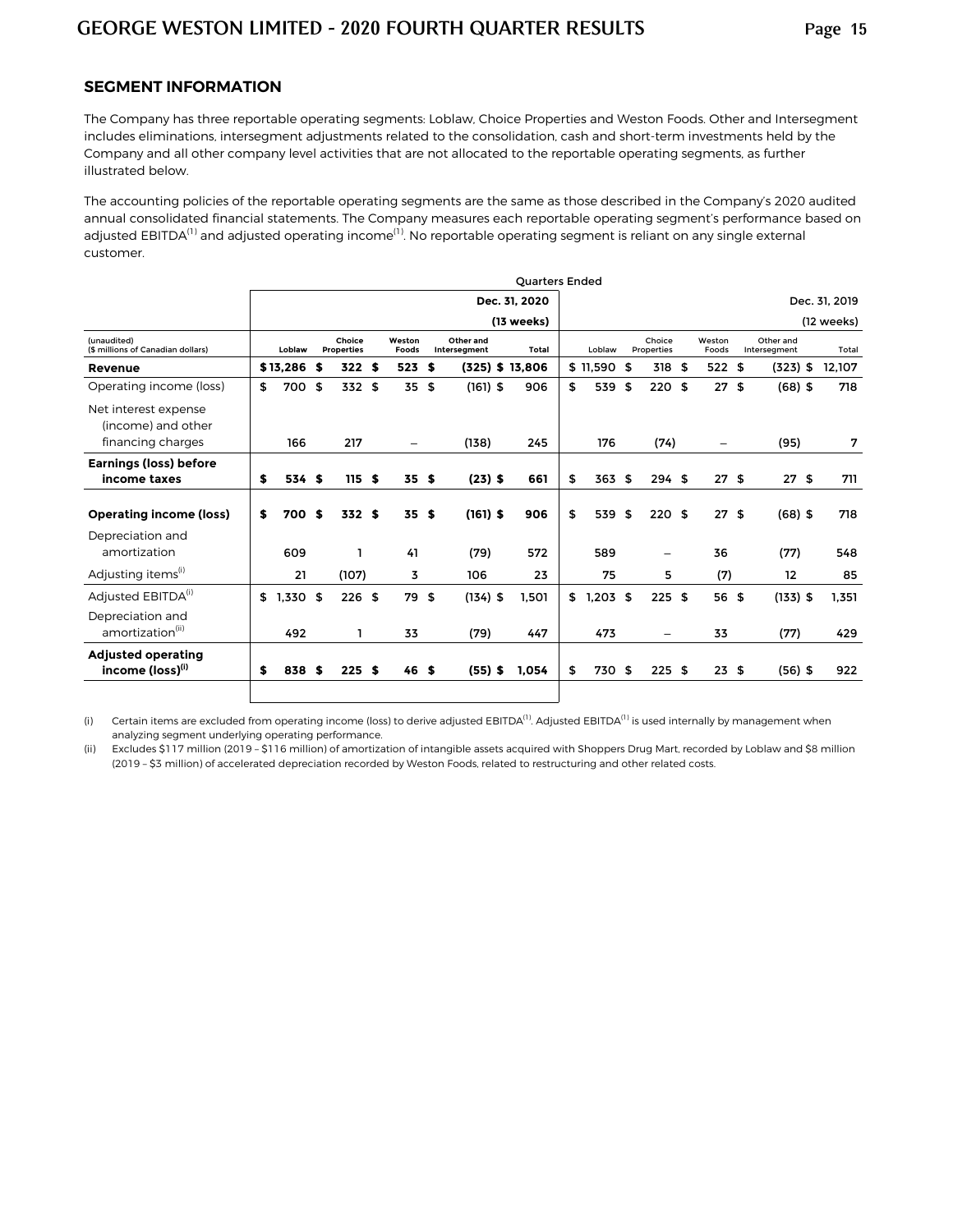|                                                           | <b>Years Ended</b> |             |                             |        |                 |       |                |                           |                                                            |                     |        |             |                      |            |      |                 |  |                           |        |  |  |  |  |  |  |  |  |
|-----------------------------------------------------------|--------------------|-------------|-----------------------------|--------|-----------------|-------|----------------|---------------------------|------------------------------------------------------------|---------------------|--------|-------------|----------------------|------------|------|-----------------|--|---------------------------|--------|--|--|--|--|--|--|--|--|
|                                                           |                    |             |                             |        |                 |       |                |                           | Dec. 31, 2019<br>Dec. 31, 2020<br>(53 weeks)<br>(52 weeks) |                     |        |             |                      |            |      |                 |  |                           |        |  |  |  |  |  |  |  |  |
|                                                           |                    |             |                             |        |                 |       |                |                           |                                                            |                     |        |             |                      |            |      |                 |  |                           |        |  |  |  |  |  |  |  |  |
| (unaudited)<br>(\$ millions of Canadian dollars)          |                    | Loblaw      | Choice<br><b>Properties</b> |        | Weston<br>Foods |       |                | Other and<br>Intersegment |                                                            | Total               | Loblaw |             | Choice<br>Properties |            |      | Weston<br>Foods |  | Other and<br>Intersegment | Total  |  |  |  |  |  |  |  |  |
| Revenue                                                   |                    | \$52.714    | \$                          | 1.271  | \$              | 2.062 | S.             |                           |                                                            | $(1,342)$ \$ 54,705 |        | \$48,037    | \$                   | 1.289      | - \$ | $2.155$ \$      |  | $(1,372)$ \$              | 50,109 |  |  |  |  |  |  |  |  |
| Operating income (loss)                                   |                    | $$2,357$ \$ |                             | 622 \$ |                 | 3     | \$             | $(94)$ \$                 |                                                            | 2,888               |        | \$2,262     | \$                   | 890 \$     |      | 72S             |  | $(266)$ \$                | 2,958  |  |  |  |  |  |  |  |  |
| Net interest expense<br>(income) and other                |                    |             |                             |        |                 |       |                |                           |                                                            |                     |        |             |                      |            |      |                 |  |                           |        |  |  |  |  |  |  |  |  |
| financing charges                                         |                    | 742         |                             | 173    |                 | (1)   |                | (83)                      |                                                            | 831                 |        | 747         |                      | 1,472      |      | 1               |  | (516)                     | 1,704  |  |  |  |  |  |  |  |  |
| <b>Earnings (loss) before</b><br>income taxes             | \$                 | $1,615$ \$  |                             | 449 \$ |                 |       | 4S             | $(11)$ \$                 |                                                            | 2,057               | \$     | 1,515       | \$                   | $(582)$ \$ |      | 71S             |  | 250S                      | 1,254  |  |  |  |  |  |  |  |  |
| <b>Operating income (loss)</b>                            |                    | $$2,357$ \$ |                             | 622 \$ |                 |       | 3 <sub>5</sub> | $(94)$ \$                 |                                                            | 2,888               |        | $$2,262$ \$ |                      | 890 \$     |      | 72S             |  | $(266)$ \$                | 2,958  |  |  |  |  |  |  |  |  |
| Depreciation and<br>amortization                          |                    | 2.596       |                             | 3      |                 | 175   |                | (347)                     |                                                            | 2.427               |        | 2.524       |                      | 1          |      | 147             |  | (354)                     | 2,318  |  |  |  |  |  |  |  |  |
| Adjusting items <sup>(1)</sup>                            |                    | 80          |                             | 254    |                 | 22    |                | (64)                      |                                                            | 292                 |        | 118         |                      | 23         |      | 4               |  | 62                        | 207    |  |  |  |  |  |  |  |  |
| Adjusted EBITDA <sup>(i)</sup>                            |                    | \$5.033\$   |                             | 879 \$ |                 | 200S  |                | $(505)$ \$                |                                                            | 5.607               |        | \$4.904\$   |                      | 914 \$     |      | 223S            |  | $(558)$ \$                | 5,483  |  |  |  |  |  |  |  |  |
| Depreciation and<br>amortization <sup>(ii)</sup>          |                    | 2,087       |                             | 3      |                 | 145   |                | (347)                     |                                                            | 1.888               |        | 2,016       |                      | 1          |      | 138             |  | (354)                     | 1,801  |  |  |  |  |  |  |  |  |
| <b>Adjusted operating</b><br>income (loss) <sup>(i)</sup> |                    | \$2.946\$   |                             | 876 \$ |                 | 55 \$ |                | $(158)$ \$                |                                                            | 3,719               |        | \$2,888     | \$                   | 913 \$     |      | 85 \$           |  | $(204)$ \$                | 3,682  |  |  |  |  |  |  |  |  |
|                                                           |                    |             |                             |        |                 |       |                |                           |                                                            |                     |        |             |                      |            |      |                 |  |                           |        |  |  |  |  |  |  |  |  |

(i) Certain items are excluded from operating income (loss) to derive adjusted EBITDA<sup>(1)</sup>. Adjusted EBITDA<sup>(1)</sup> is used internally by management when analyzing segment underlying operating performance.

(ii) Excludes \$509 million (2019 – \$508 million) of amortization of intangible assets acquired with Shoppers Drug Mart, recorded by Loblaw and \$30 million (2019 – \$9 million) of accelerated depreciation recorded by Weston Foods, related to restructuring and other related costs.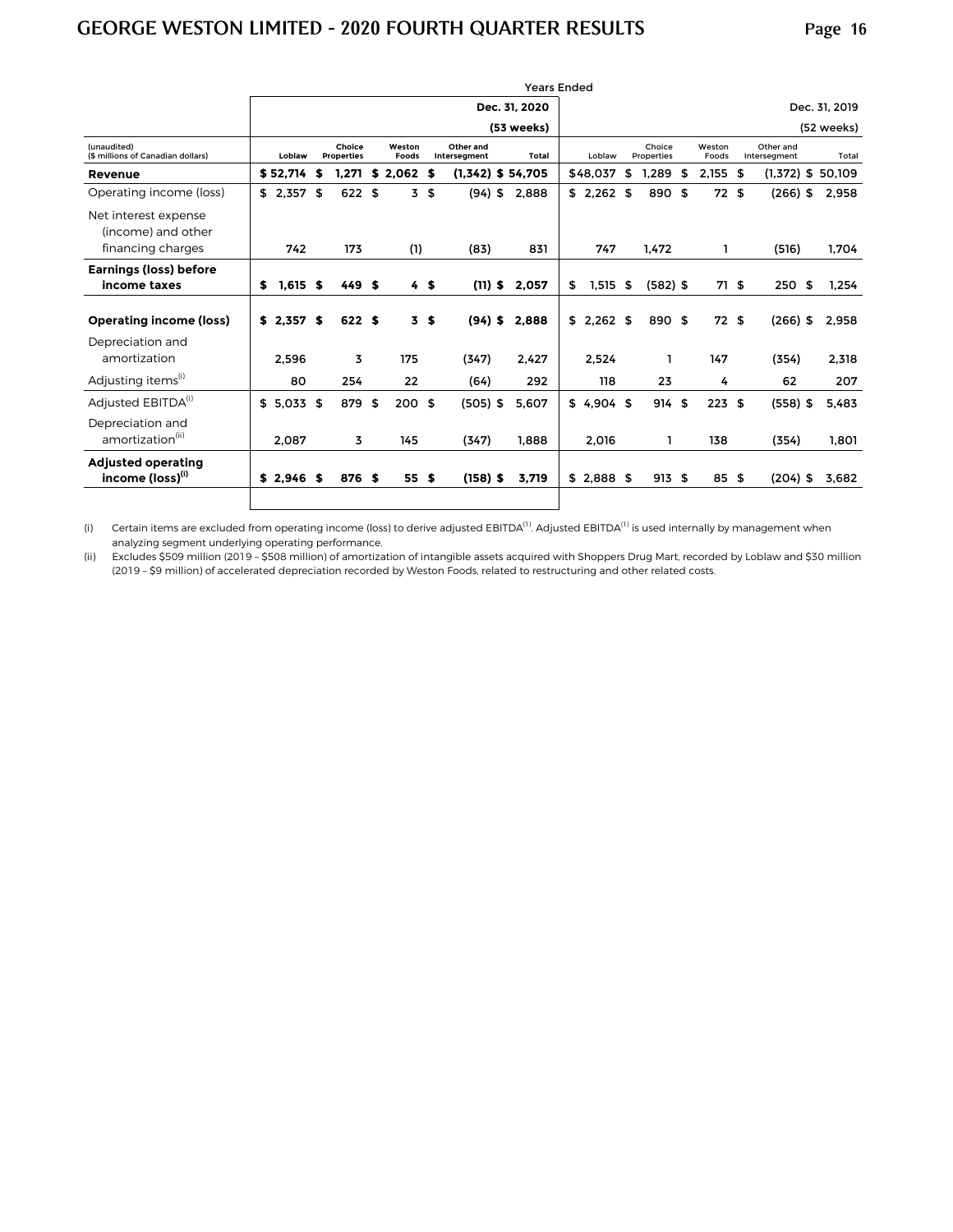#### **NON-GAAP FINANCIAL MEASURES POLICY CHANGE COMMENCING FISCAL 2021**

In 2020, management undertook a review of historical adjusting items as part of an effort to reduce the number of non-GAAP items it adjusts for in its financial reporting. Management concluded that, in order to present adjusting items in a manner more consistent with that of its Canadian and U.S. peers, the Company will no longer adjust for asset impairments (net of recoveries), certain restructuring and other related costs, pension settlement costs, statutory corporate income tax rate changes or other items.

Starting in the first quarter of 2021, restructuring and other related costs will be considered an adjusting item only if significant and if part of a publicly announced restructuring plan. Other unusual items will be assessed on a case by case basis based on their nature, magnitude and propensity to re-occur. This change will take effect in the first quarter of 2021 with restatement of comparative periods at that time.

The below summaries are presented for informational purposes and reconciles the non-GAAP financial measures as previously reported in 2020 to those which will be reported under the new policy beginning in 2021.

Adjusted Operating Income and Adjusted EBITDA:

|                                                                                      |                                                                           |     |          |                 |                 |                |                   | <b>Quarters Ended</b>  |                                   |                   |                          |                   |                        |         |                   |  |  |  |  |  |  |
|--------------------------------------------------------------------------------------|---------------------------------------------------------------------------|-----|----------|-----------------|-----------------|----------------|-------------------|------------------------|-----------------------------------|-------------------|--------------------------|-------------------|------------------------|---------|-------------------|--|--|--|--|--|--|
|                                                                                      |                                                                           |     |          |                 | March 21, 2020  |                |                   |                        | June 13, 2020                     |                   | October 3, 2020          |                   |                        |         |                   |  |  |  |  |  |  |
|                                                                                      |                                                                           |     |          |                 | (12 weeks)      |                |                   |                        |                                   | (12 weeks)        | (16 weeks)               |                   |                        |         |                   |  |  |  |  |  |  |
| (unaudited)<br>(\$ millions)                                                         | Choice Weston<br>Consoli-<br>Loblaw Properties<br>Foods<br>Other<br>dated |     |          |                 |                 |                | Loblaw Properties | Choice Weston<br>Foods | Other                             | Consoli-<br>dated |                          | Loblaw Properties | Choice Weston<br>Foods | Other   | Consoli-<br>dated |  |  |  |  |  |  |
| <b>Adjusted Operating</b><br>income -<br>previously<br>reported                      | $$692$ $$$                                                                | 226 | \$<br>18 | $(64)$ \$<br>s. | 872             | \$534\$        |                   |                        | $201$ \$ $(27)$ \$ $(59)$ \$      | 649               | $$882$ \$                | 224S              | 18                     | S<br>20 | \$ 1.144          |  |  |  |  |  |  |
| Add (deduct)<br>impact of the<br>following:                                          |                                                                           |     |          |                 |                 |                |                   |                        |                                   |                   |                          |                   |                        |         |                   |  |  |  |  |  |  |
| Asset Impairments,<br>net of recoveries                                              |                                                                           |     |          |                 |                 |                |                   |                        |                                   |                   |                          |                   |                        |         |                   |  |  |  |  |  |  |
| Restructuring<br>and other related<br>costs                                          | (4)                                                                       |     |          |                 | (4)             | (8)            |                   |                        |                                   | (8)               | (6)                      |                   |                        |         | (6)               |  |  |  |  |  |  |
| <b>Adjusting Items</b>                                                               | $(4)$ \$<br>\$                                                            |     | \$       |                 | (4)<br>S        | $(8)$ \$<br>\$ |                   |                        | -                                 | $(8)$ \$<br>\$    | $(6)$ \$                 |                   |                        | \$      | (6)<br>\$         |  |  |  |  |  |  |
| <b>Adjusted operating</b><br>income - Restated                                       | 688                                                                       | 226 | 18       | (64)            | 868             | 526            | 201               | (27)                   | (59)                              | 641               | 876                      | 224               | 18                     | 20      | 1,138             |  |  |  |  |  |  |
| Depreciation and<br>amortization                                                     | 594                                                                       | I.  | 43       | (78)            | 560             | 598            |                   | 44                     | (76)                              | 566               | 795                      | п.                | 47                     | (114)   | 729               |  |  |  |  |  |  |
| Less: Amortization<br>of intangible<br>assets acquired<br>with Shoppers<br>Drug Mart | (119)                                                                     |     |          |                 | (119)           | (118)          |                   |                        |                                   | (118)             | (155)                    |                   |                        |         | (155)             |  |  |  |  |  |  |
| Less: Accelerated<br>Depreciation                                                    | $\overline{\phantom{0}}$                                                  |     | (9)      |                 | (9)             | -              |                   | (10)                   | -                                 | (10)              | $\overline{\phantom{0}}$ |                   | (3)                    |         | (3)               |  |  |  |  |  |  |
| <b>Adjusted EBITDA -</b><br><b>Restated</b>                                          | $$1,163$ \$                                                               | 227 | 52<br>\$ |                 | \$(142) \$1,300 | \$1,006\$      | 201 \$            |                        | $7$ \$ (135) \$ 1,079 \\$1,516 \$ |                   |                          | 225               | 62<br>- \$             |         | \$ (94) \$1,709   |  |  |  |  |  |  |
|                                                                                      |                                                                           |     |          |                 |                 |                |                   |                        |                                   |                   |                          |                   |                        |         |                   |  |  |  |  |  |  |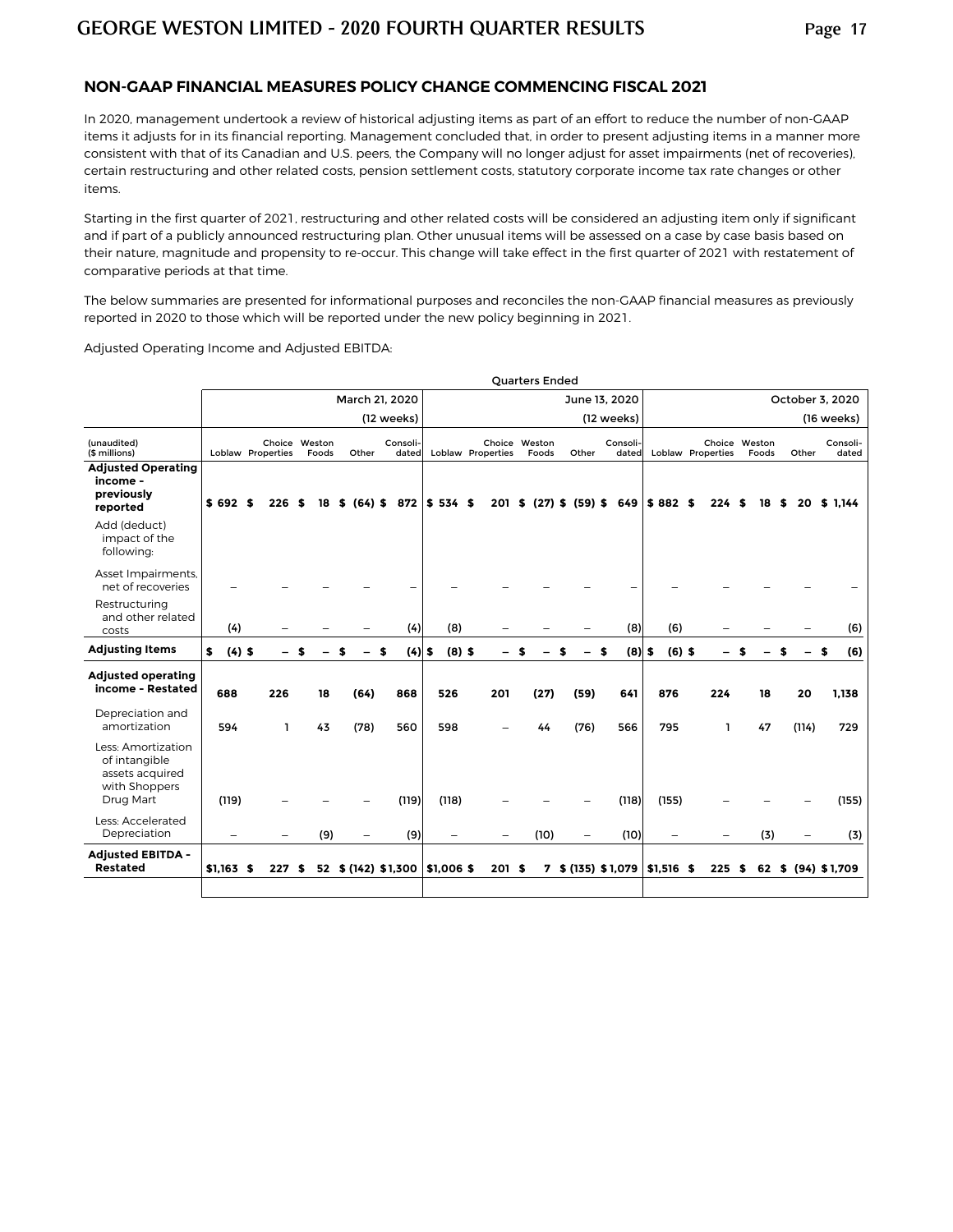|                                                                                |                 |    |                          |                 |     |    |                   |              | Quarter Ended |        |           |                             |                          |                 |                          |    |            | <b>Year Ended</b>         |
|--------------------------------------------------------------------------------|-----------------|----|--------------------------|-----------------|-----|----|-------------------|--------------|---------------|--------|-----------|-----------------------------|--------------------------|-----------------|--------------------------|----|------------|---------------------------|
|                                                                                |                 |    |                          |                 |     |    | December 31, 2020 |              |               |        |           |                             |                          |                 | <b>December 31, 2020</b> |    |            |                           |
|                                                                                |                 |    |                          |                 |     |    |                   |              | (13 weeks)    |        |           |                             |                          |                 |                          |    |            | (53 weeks)                |
| (unaudited)<br>(\$ millions)                                                   | Loblaw          |    | Choice<br>Properties     | Weston<br>Foods |     |    | Other             | Consolidated |               | Loblaw |           | Choice<br><b>Properties</b> |                          | Weston<br>Foods |                          |    |            | <b>Other Consolidated</b> |
| Adjusted Operating income -<br>previously reported                             | \$<br>838       | \$ | 225                      |                 | 46  |    | (55)              | \$           | 1,054         |        | \$2,946   | S                           | 876                      | S               | 55                       | S  | $(158)$ \$ | 3,719                     |
| Add (deduct) impact of the<br>following:                                       |                 |    |                          |                 |     |    |                   |              |               |        |           |                             |                          |                 |                          |    |            |                           |
| Asset Impairments, net of<br>recoveries                                        | (17)            |    |                          |                 |     |    | (6)               |              | (23)          |        | (17)      |                             |                          |                 |                          |    | (6)        | (23)                      |
| Restructuring and other<br>related costs                                       |                 |    |                          |                 |     |    |                   |              | -             |        | (18)      |                             |                          |                 |                          |    |            | (18)                      |
| <b>Adjusting Items</b>                                                         | \$<br>$(17)$ \$ |    | $\overline{\phantom{0}}$ | S               | -   | \$ | (6)               | - \$         | (23)          | \$     | $(35)$ \$ |                             | $\overline{\phantom{0}}$ | S               | Ξ.                       | S  | $(6)$ \$   | (41)                      |
| Adjusted operating income -<br>Restated                                        | \$<br>821       | £. | 225                      | S               | 46  | \$ | (61)              | - \$         | 1.031         | \$     | 2,911     | S                           | 876                      | S               | 55                       | \$ | $(164)$ \$ | 3.678                     |
| Depreciation and<br>amortization                                               | 609             |    | ı                        |                 | 41  |    | (79)              |              | 572           |        | 2,596     |                             | 3                        |                 | 175                      |    | $(347)$ \$ | 2,427                     |
| Less: Amortization of<br>intangible assets acquired<br>with Shoppers Drug Mart | (117)           |    |                          |                 |     |    |                   |              | (117)         |        | (509)     |                             |                          |                 |                          |    |            | (509)                     |
| Less: Accelerated<br>Depreciation                                              |                 |    | -                        |                 | (8) |    |                   |              | (8)           |        |           |                             |                          |                 | (30)                     |    |            | (30)                      |
| <b>Adjusted EBITDA - Restated</b>                                              | \$<br>1,313     | S  | 226                      | \$              | 79  | \$ | $(140)$ \$        |              | 1,478         |        | \$4,998   | S                           | 879                      | S               | 200                      | \$ | $(511)$ \$ | 5,566                     |
|                                                                                |                 |    |                          |                 |     |    |                   |              |               |        |           |                             |                          |                 |                          |    |            |                           |

Adjusted Net Earnings Available to Common Shareholders and Adjusted Diluted Net earnings per Common Share are presented below:

|                                                         |                                                                                                                                                                    |                          |                                                                                                     |                                                                    | <b>Quarters Ended</b> |                                                                                                     |                                                             |                                                                                                     |                                                             |                       | <b>Year Ended</b>                                                                                   |                   |                                                             |        |  |  |
|---------------------------------------------------------|--------------------------------------------------------------------------------------------------------------------------------------------------------------------|--------------------------|-----------------------------------------------------------------------------------------------------|--------------------------------------------------------------------|-----------------------|-----------------------------------------------------------------------------------------------------|-------------------------------------------------------------|-----------------------------------------------------------------------------------------------------|-------------------------------------------------------------|-----------------------|-----------------------------------------------------------------------------------------------------|-------------------|-------------------------------------------------------------|--------|--|--|
|                                                         |                                                                                                                                                                    |                          | March 21, 2020                                                                                      |                                                                    | June 13, 2020         |                                                                                                     |                                                             | October 3, 2020                                                                                     | December 31, 2020                                           |                       |                                                                                                     | December 31, 2020 |                                                             |        |  |  |
|                                                         |                                                                                                                                                                    |                          | (12 weeks)                                                                                          |                                                                    | (12 weeks)            |                                                                                                     |                                                             | (16 weeks)                                                                                          |                                                             | (13 weeks)            | (53 weeks)                                                                                          |                   |                                                             |        |  |  |
| (unaudited)<br>(\$ except where<br>otherwise indicated) | <b>Net Earnings</b><br>Available to<br>Diluted<br><b>Net</b><br>Common<br>Shareholders<br>Earnings<br>of the<br>Per<br>Company<br>Common<br>(\$ millions)<br>Share |                          | <b>Net Earnings</b><br>Available to<br>Common<br>Shareholders<br>of the<br>Company<br>(\$ millions) | <b>Diluted</b><br><b>Net</b><br>Earnings<br>Per<br>Common<br>Share |                       | <b>Net Earnings</b><br>Available to<br>Common<br>Shareholders<br>of the<br>Company<br>(\$ millions) | Diluted<br><b>Net</b><br>Earnings<br>Per<br>Common<br>Share | <b>Net Earnings</b><br>Available to<br>Common<br>Shareholders<br>of the<br>Company<br>(\$ millions) | Diluted<br><b>Net</b><br>Earnings<br>Per<br>Common<br>Share |                       | <b>Net Earnings</b><br>Available to<br>Common<br>Shareholders<br>of the<br>Company<br>(\$ millions) |                   | <b>Diluted</b><br>Net<br>Earnings<br>Per<br>Common<br>Share |        |  |  |
| Adjusted -<br>As previously<br>reported                 | \$                                                                                                                                                                 | 239                      | \$<br>1.55                                                                                          | \$<br>142S                                                         | 0.93                  | S                                                                                                   | 362 \$                                                      | 2.35                                                                                                | \$<br>312 \$                                                | 2.03                  | \$                                                                                                  | $1.055$ \$        |                                                             | 6.85   |  |  |
| Add (deduct)<br>impact of the<br>following:             |                                                                                                                                                                    |                          |                                                                                                     |                                                                    |                       |                                                                                                     |                                                             |                                                                                                     |                                                             |                       |                                                                                                     |                   |                                                             |        |  |  |
| Asset<br>impairments,<br>net of<br>recoveries           | \$                                                                                                                                                                 |                          |                                                                                                     | \$                                                                 | \$                    | \$                                                                                                  |                                                             | \$                                                                                                  | \$                                                          | $(11)$ \$ $(0.08)$    | \$                                                                                                  | $(11)$ \$         |                                                             | (0.08) |  |  |
| Restructuring<br>and other<br>related costs             |                                                                                                                                                                    | (2)                      | (0.01)                                                                                              | (3)                                                                | (0.02)                |                                                                                                     | (2)                                                         | (0.01)                                                                                              |                                                             |                       |                                                                                                     | (7)               |                                                             | (0.04) |  |  |
| Statutory<br>corporate<br>income tax rate<br>change     |                                                                                                                                                                    | $\overline{2}$           | 0.01                                                                                                |                                                                    |                       |                                                                                                     | (1)                                                         | (0.01)                                                                                              | ı                                                           | 0.01                  |                                                                                                     | $\overline{2}$    |                                                             | 0.01   |  |  |
| <b>Adjusting items</b>                                  | \$                                                                                                                                                                 | $\overline{\phantom{0}}$ | \$                                                                                                  | \$                                                                 | $(3)$ \$ $(0.02)$ \$  |                                                                                                     |                                                             | $(3)$ \$ $(0.02)$ \$                                                                                |                                                             | $(10)$ \$ $(0.07)$ \$ |                                                                                                     | $(16)$ \$         |                                                             | (0.11) |  |  |
| Adjusted -<br><b>Restated</b>                           | \$                                                                                                                                                                 | 239                      | \$<br>1.55                                                                                          | \$<br>139                                                          | \$<br>0.91            | \$                                                                                                  | 359                                                         | \$<br>2.33                                                                                          | \$<br>302 \$                                                | 1.96                  | \$                                                                                                  | $1,039$ \$        |                                                             | 6.74   |  |  |
|                                                         |                                                                                                                                                                    |                          |                                                                                                     |                                                                    |                       |                                                                                                     |                                                             |                                                                                                     |                                                             |                       |                                                                                                     |                   |                                                             |        |  |  |

There were no impacts to previously reported adjusted net interest expense and other financing charges as a result of this change as reported in the Company's 2020 annual and interim MD&A.